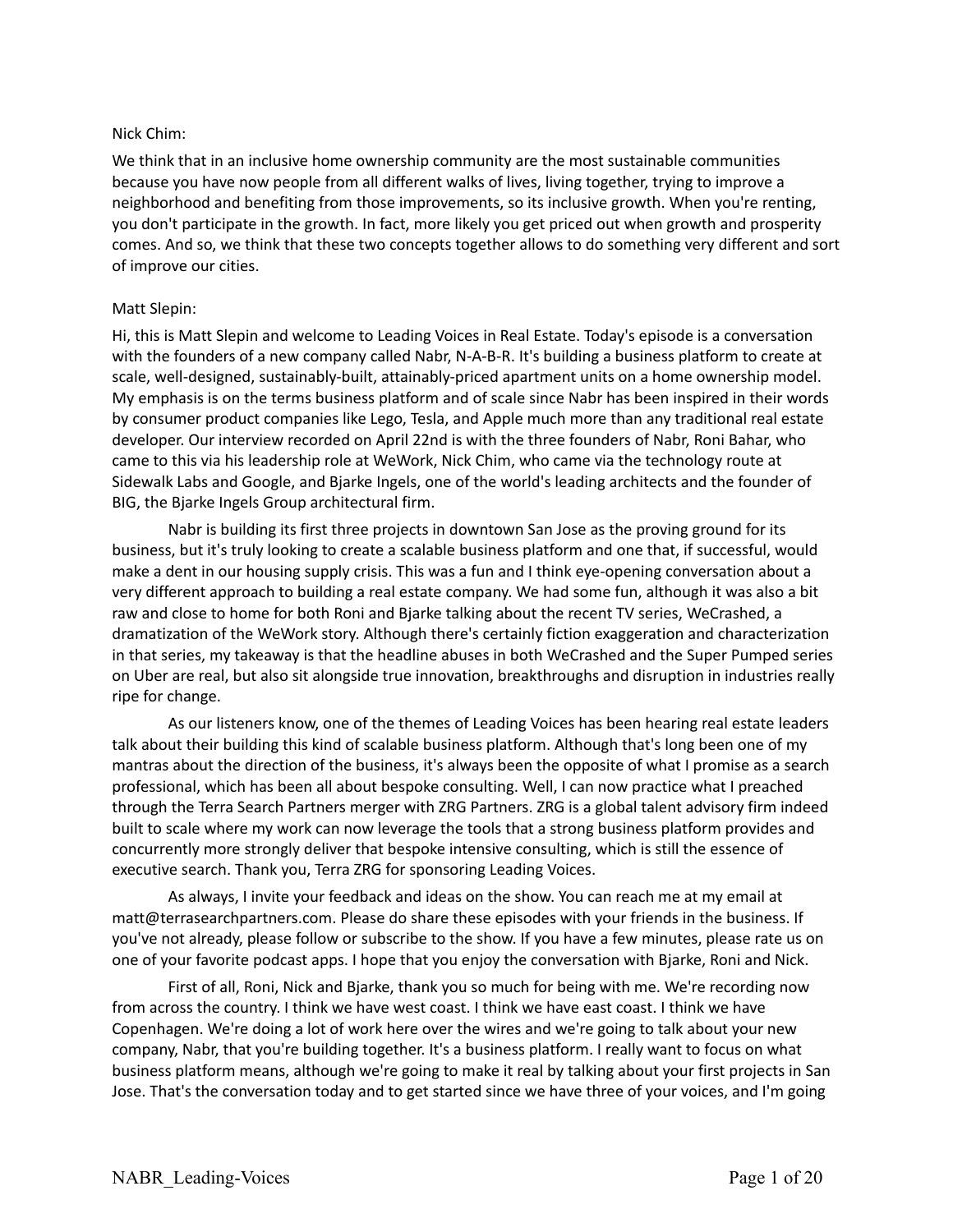to point to each of you so that you don't just figure out who's talking, but let's hear each of your voices so our listeners can know who you are, and Roni, let's start with your unique accent.

Roni Bahar:

My unique accent.

Matt Slepin:

You got it.

### Roni Bahar:

I say that I was born in Israel, I grew up in Texas. That's the voice you're going to get. Roni Bahar, co-founder, CEO of Nabr. Super excited to be here. We've been working together for almost 10 years now between all three of us on and off, and we have an incredible team that's taking its collective experience and trying to figure out what can we do to change the trajectory of housing in cities.

### Matt Slepin:

Great conversation for us, because we love the housing issue to discuss on Leading Voices, which is a critical one and a passion of mine and passion of the podcast. Nick?

### Nick Chim:

Hi, I'm Nick Chim. I'm glad to be here with you guys. My focus is really on how to use technology to scale the production of housing, and so, everything from how we plan projects, how we sell individual units to consumers, and how we deliver the buildings as quickly as possible.

Matt Slepin: Cool, thank you. Bjarke?

# Bjarke Ingels:

Bjarke Ingels, Danish accent, and the architect and sort of in charge of the sort of design of the product of Nabr, which essentially is to try to bring the powers of productization to the built environment and to see if we can, just like all other productized products, make the places we live of a greater and greater and greater quality at a more and more attainable cost.

#### Matt Slepin:

Cool. Let's jump into it. Talk about productization and talk about housing and talk about how you guys came together and you came together out of after WeWork. Roni, you were one of the leaders at WeWork. Bjarke, I saw you in the movie the other day, have to tell you, or someone doubling as you, but let's talk about kind of how this came together out of that crucible and what the goal is.

#### Roni Bahar:

Bjarke and I started working together about six, seven years ago within the concept, the world of WeWork. I think that our relationship was worth because we come with such different angles into what we do. For me it was how do you productize things, and for Bjarke, I think he was fascinated with that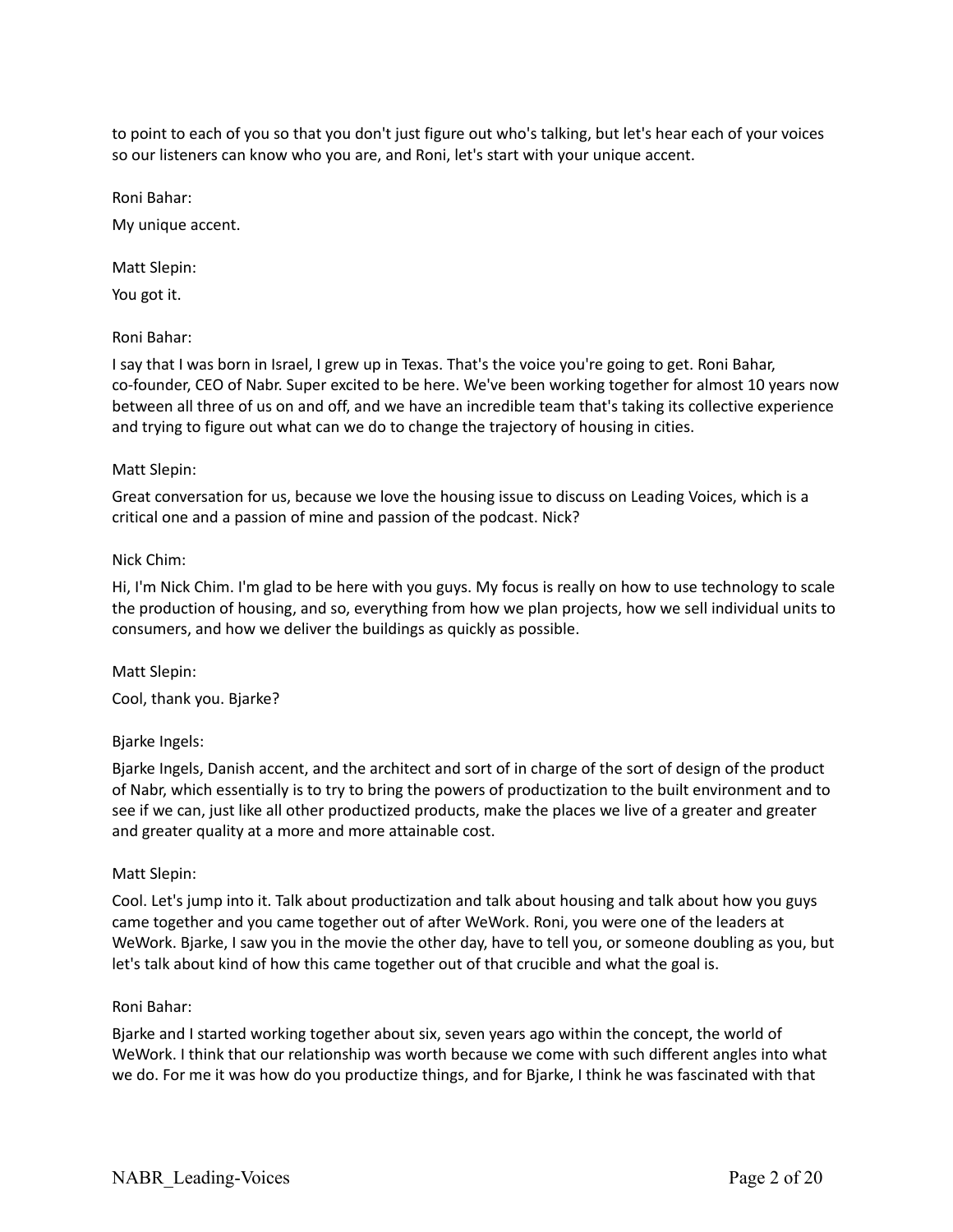process where he was with BIG and type of projects that we're doing. We weren't there on where we are today on housing, but that's how the relationship really started.

Six years later, we worked on multiple projects together and post WeWork, where Nick and I also worked together and Bjarke worked together with Nick 10 years ago when Nick was working at Google X on a new product to replace people like Bjarke's architectural approach with the AI and machine learning and so on, I was looking to continue to do the type of work I was doing at WeWork and spending time with Bjarke in Copenhagen.

As we started to have these conversations, we were like, housing for us has always been the thing that we're very passionate about. Commercial office, I think is fairly straightforward today. We spent about a year or so just studying what is going on, understanding the data, understanding the issues we see as process and kind of formulating this thing called Nabr from so many different angles, but we like to say that it was this squirrely path that every time we got stuck, we had to start over again, and then eventually we got to a formula that we felt really strong about, we believe can deliver on this idea of higher quality, sustainability and attainable product in cities.

### Matt Slepin:

Talk about kind of the combination of what's the problem that you're trying to solve and then think about productization in a minute, but what part of the housing shortage is this globally? Is this in the states? What's the issue you're addressing and at what income levels of the issue are you talking?

#### Nick Chim:

I think the problem we're trying to solve is how to create more supply. The reason why prices are high, generally, is because there's more demand than there is supply. I think in this industry, there's a magical property, which is, as the prices go up, the cost of construction magically goes up too. And so, it's odd. I think there's a relationship. I haven't quite figured it out yet.

Then I think on the development side, really understanding what are the drivers of cost and I think our foil to that is scale. And so, if you start thinking about process development not as a single building, but as a pipeline of buildings, then you start looking for solutions in different ways. And so, even in our first project, we're entitling three buildings at the same time. This gives us scale economies in terms of how we design the building, how we work with our suppliers, how we recruit our customers and whatever surplus that we generate as a result of this effort, we just put into the fourth building, the fifth building, and the sixth building.

And so, the way that projects are capitalized today, they're effectively special vehicle, I'm sorry, special purpose vehicles that represent the interest in stakeholders of a single building. And so, everything has to happen within that scope. All the profits and losses happen within that scope. In fact, it's a bad idea to ever mix them because now you have conflicts of interests.

By rethinking how we do development and the scale which we do development, I think we have a chance to break through this. Then just to tie that back in together with what Bjarke said about productization, productization enables the scale of the delivery production and delivery of these buildings. And so, that's not to say that every building will be the same, but there should be enough commonality that enables greater supply chain efficiency. Then ultimately, that will help drive cost down. I think there isn't one thing that we're doing, we're just studying this problem, trying to debug where the blockers are and then try to gracefully step over them.

Matt Slepin: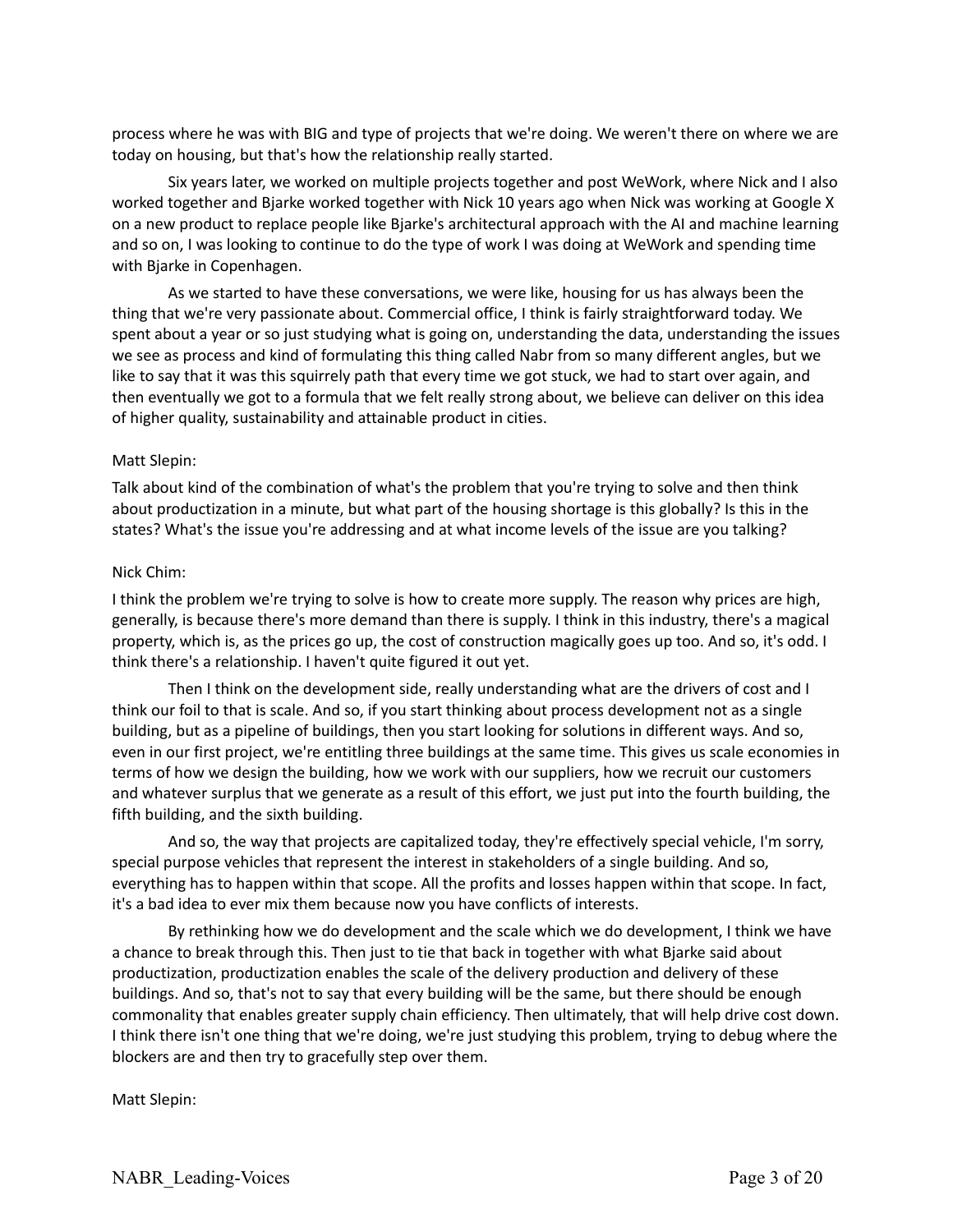In the production of housing world, in single family residential, they do productize it, but not in multi-family. Multi-family winds up being, let's get this one done, let's get this one done, let's get this one done. Unfortunately, even the upskilled builders have that as a challenge.

#### Nick Chim:

That's correct.

### Matt Slepin:

What's the density of your product because that would differentiate from single family?

# Bjarke Ingels:

The first product offering we're bringing to the market in downtown San Jose is a kind of 20-story loft-like typology. In many ways, we've been inspired by the qualities and the characteristics of the Soho Loft. Ironically, the loft is a typology that sort of evolved 100, 150 years ago for manufacturing and it basically divorced the architecture of the plan layout from the structure. You have long spans, tall columns, you maximize the openings towards the outside because daylight is for free. Within that, you had the maximum freedom to manufacture whatever needed manufacturing and it just turned out that 100 years later, it's still one of the most desirable ways of living.

One of the aspects it has is that a typical loft building in Brooklyn, you find a student living next to a billionaire. The only sort of difference is really that the billionaire has slightly more column base and maybe some more expensive finishes. We love this kind of democratizing power of productization that when you look at another productized product, the smartphone, the billionaire and the student have the same phone.

In a way, what we're trying to deliver is in this case, the most sustainable and the most enjoyable form of living and the way we do it is first of all, this idea of creating, you use the term platform for the business and for the technology, but even the building type is a kind of platform onto which you can bring a whole variety of different interior architectures. We even imagine that already with the first buildings, there will be interiors designed by my architectural practice BIG. There'll be in-house designs by Nabr and there'll also be third-party designs by other sort of up and coming and brilliant interior designers that in a way we can give a stage to bring their craft and designs to a bigger market.

Then also on the outside, it sets us free within this kind of modular building system, it is elastic so it can expand and contract, it can step up and down to take advantage of different available building sites, but also the exterior we have in incredibly generous outdoor spaces that allows the residents to almost get an outdoor room, if you're living in California, the outdoor spaces is a lot more enjoyable than the one you would find in Denmark and in Denmark, by law, every single building has a balcony. In a way, we are bringing this kind of series of generous qualities to the market in a kind of very systematic and adaptable way.

# Matt Slepin:

I want to think about the different legs of the stool of what this business looks like and how you're doing this. One of them is design and we can drill down on that. The other is the ownership vehicle. The other is marketing, technology, sustainability. Take these in some order and I'll lob this up to maybe Roni.

Roni Bahar: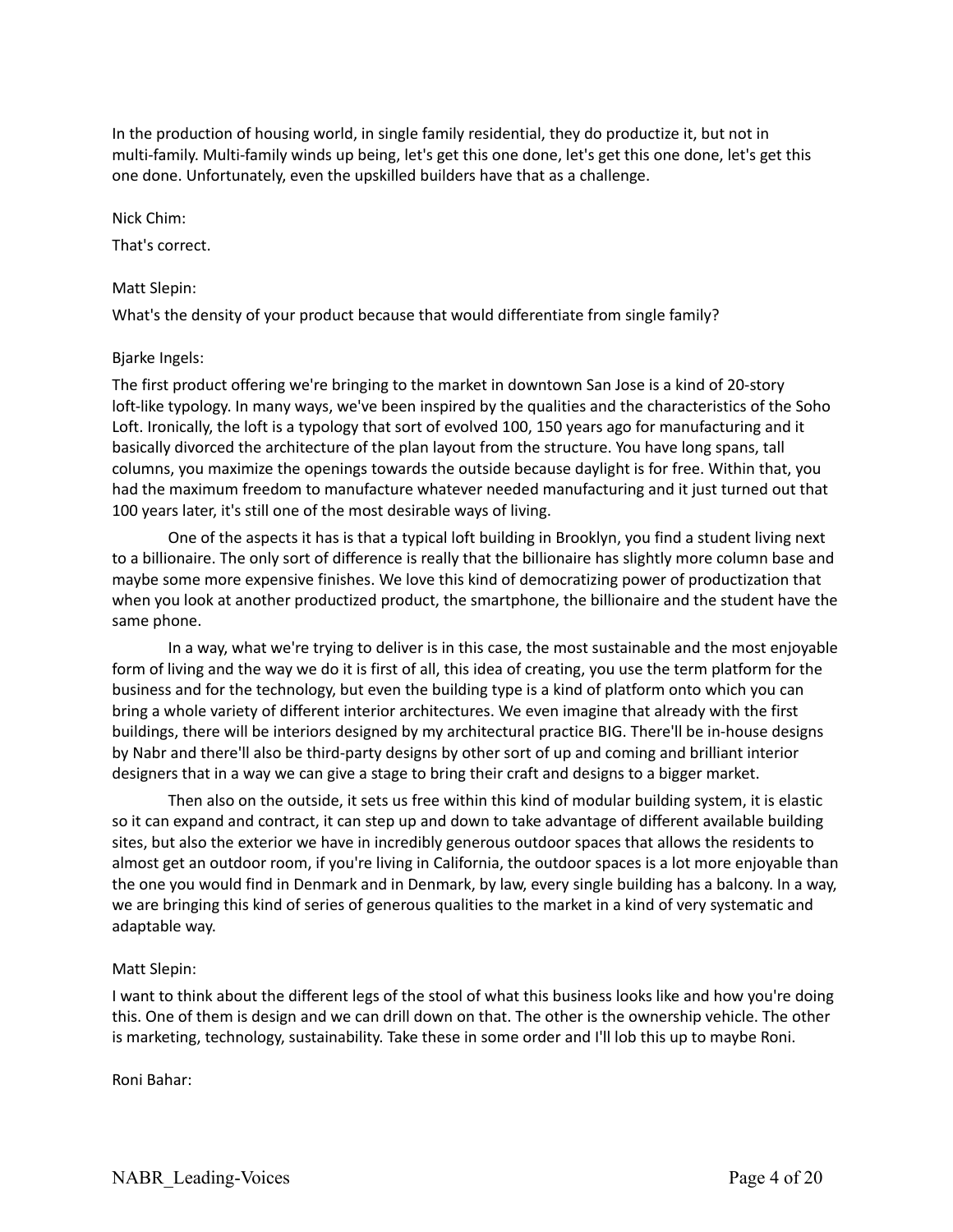I want to start with the ownership side, because it also touches back what you talked about from an inventory perspective. When we were doing our research, we realized that less than 2% of all new housing starts are apartments for ownership. The ramifications of that are beyond the real estate industry. It's everything that has to do where our cities are functioning, our civic involvement in our cities, our socioeconomic gap. I mean, it touches all of that in one place, and our sustainability, densification, utilize the resources together is the only path really that we can... If our cities are sustainable, then everything else works because that's where is the biggest impact.

We looked at this, we were like, wow, such a big opportunity. Why is no one doing this? Why are condo projects so limited to just a few markets and have not gotten any traction? What is the user experience that it's not there if I need to choose a single family home versus an apartment? What features do I need to have to , offset this idea of having a small lot with a 1,500, 1,800 square foot home that you have today in San Jose versus having an apartment that's equal in size. It had to do with the field, the apartment, the sizing, the outdoor access. It has to do with the operation cost, your own experience.

This for us is alone, such a huge opportunity. Then when you talk about the entire risk process and you realize developers don't want to develop the condos because of all the risk that comes with it. The beginning for us of starting this process, we're going to build apartments for ownership as a product that's scalable. What is the offering that needs to come to the consumers both from a product experience, buying experience, transaction? That is the biggest opportunity.

As we launched in December, consumers were starting to communicate with us and we learned one of the key important stats is that almost 45% of people who signed up for our product are moving from a single family home, which is a huge factor for us to see. Wow, okay, there is an opportunity to really mobilize people back to the city. This is not just us thinking that people want to own in cities and it really validated that. Then, everything that happens in terms of product, opportunities, financial structure is a ripple effect of that mindset, of that ownership.

#### Matt Slepin:

Let me ask a couple questions about that. First one is people are nervous about condos because of builder liability.

Roni Bahar:

Of course.

Matt Slepin:

That's the issue. Maybe there's a business platform behind this, but that's why there aren't tons of production condo builders. There's probably other reasons, but talk about that-

Roni Bahar: There's a lot of reasons.

Matt Slepin: I have three or four I want to ask you about. Talk about that first.

Roni Bahar: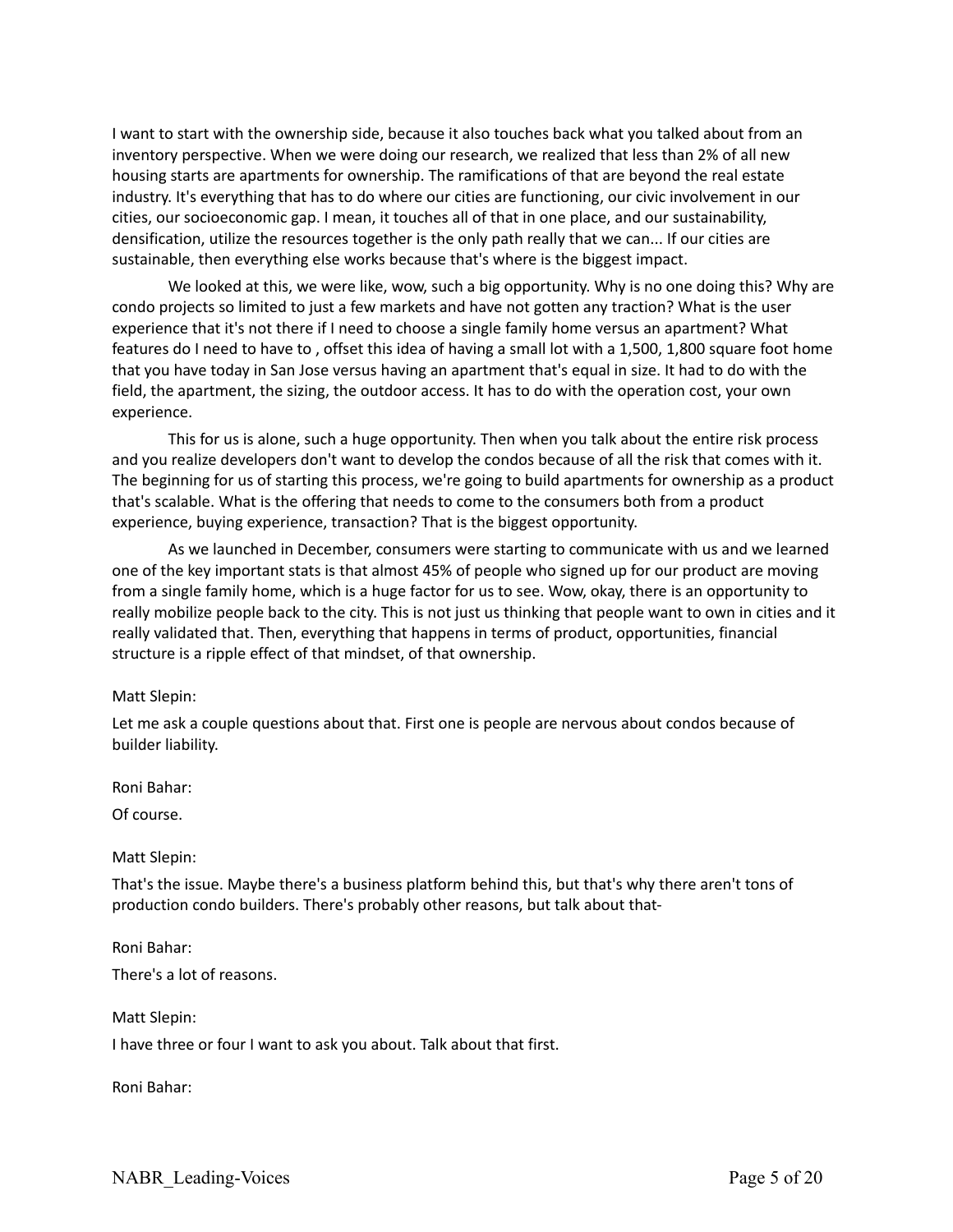The first one from a liability perspective, yes, it is a risky because of, especially in states like California, by having a systems approach and having repetition, you can have a really high quality infrastructure to avoid that. Is it avoidable completely at this stage of the company? No, but if you tackle that head on with this kind of repetition, investing in R and D and really delivering a high quality product, and this is all... the issue is not the refrigerator warranty. The issue is much bigger that's structural fundamental issues with the building, you can actually reduce that risk substantially.

### Matt Slepin:

Are you able to, as a business platform, have some kind of insurance or backdrop for that?

### Roni Bahar:

We're following the regular path today of... there are condo being developed today. It's not like there's zero being developed today in California. We're following the regular path, but we will see tremendous improvement from building to building that we can actually de-risk that process. Then, when you think about it transcends also to the financial model, the majority of condo projects only make money because of appreciation of the market.

Going in to the project is usually not that promising. Then, developers take a big risk. They're going into it. Then that's why they release inventory in phases. That's why the pricing keeps going up because there's no availability and they have to do that way to make it pensile. With us, again, partnering early with the consumer in the process, which we do at pre-sales, understanding what consumers are looking for, where they want to live and what kind of price point they're looking for, we can create product that match that demand, so really de-risking the financials uncertainty that happens with a project as well.

#### Matt Slepin:

Let me drill down on another point that you made, because you talked about 45% are moving from a single family home. That's actually less solving the housing crisis because people are moving and it's an affordability issue, which is people are coming in with the down payment. This is middle, upper middle class buyers in terms of an economic strata. At least if it's 45% in California coming from a single family home, moving downtown, there'll be different models and different drivers in different markets. Talk about that part. Talk about price point. Talk about affordability issues. And you probably also have some requirements in your properties. Let's talk about the dumbbell.

#### Roni Bahar:

Let's talk about the dumbbell, Nick.

#### Nick Chim:

Our goal is to create as inclusive as communities as possible. Income inclusion is really hard because, in fact, how we segregate ourselves in society largely has to do with the price of housing. People move into certain neighborhoods that have to support certain home prices. Then that becomes kind of your social sphere. In the city, if you have a lot of rentals, then those then become your communities. I think the question is, is there a business model? Is there a desire to create more inclusive housing or living communities?

If you look at today's inclusionary housing policies, you basically have a market based subsidy where market rate units are subsidizing deed restricted affordable units. We did a calculation that in San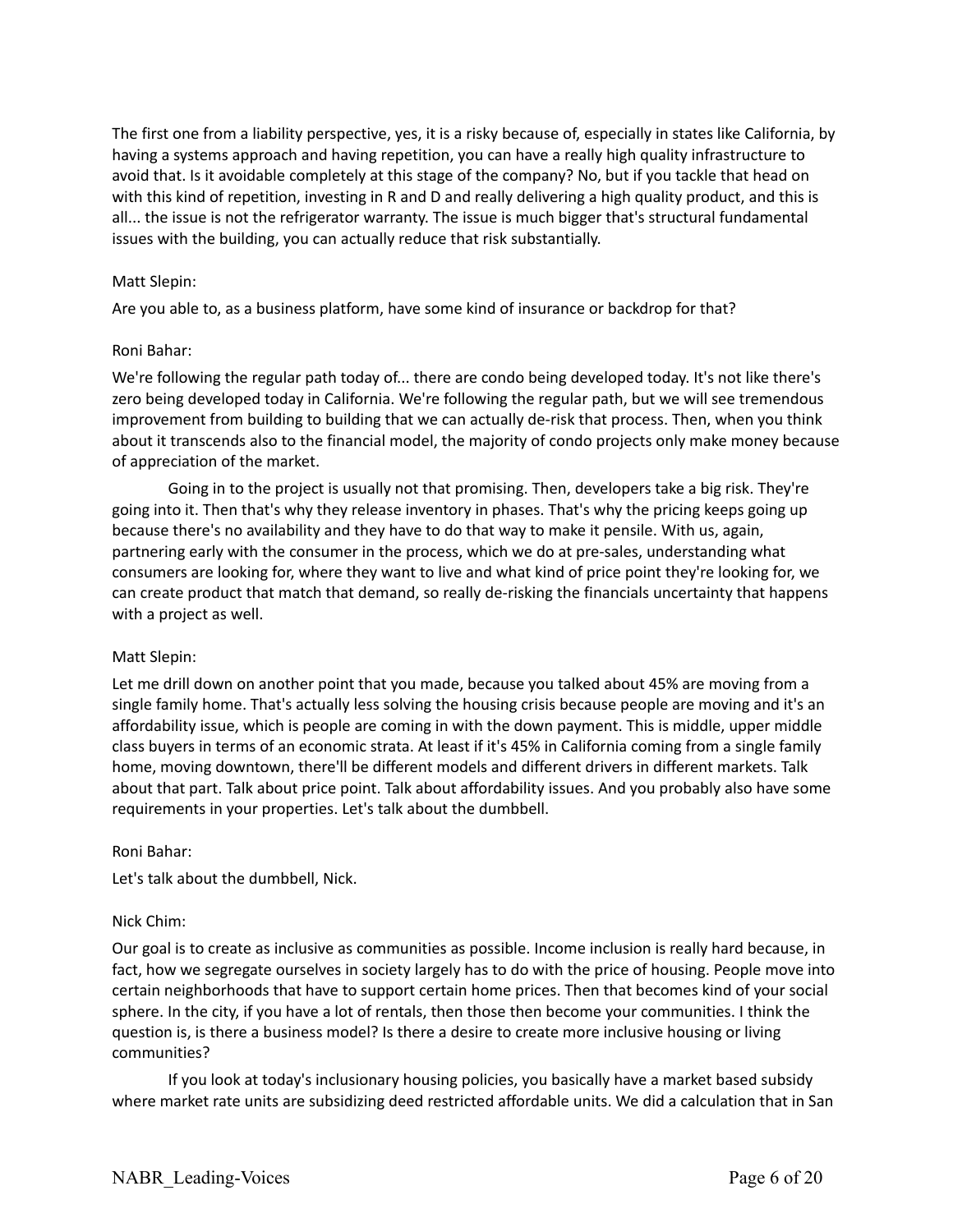Jose, each unit that's market rate subsidizes at a rate of between \$40,000 to \$50,000 per unit for an inclusionary unit, but the income requirements for inclusionary unit is anywhere between 80 to 120% AMI for condos, so what they call moderate income. Then market rate is 180 to 200% AMI. And so, what you end up with is dumbbell shaped, barbell shaped sort of income curve.

The question is there a way or an opportunity for us to create a more normal distribution of income? How do we fill in that middle? There's a lot of talk in policy circles around missing middle. Generally, they talk about it as a housing typology, meaning duplexes and town homes, but we're trying to accomplish this within a sort of mid-rise, high-rise typology. The way that our idea to smooth that out is to create more flexible financing programs. And so, we've created this program, which we call LEAP, which provides every resident a path to home ownership.

It's too early to tell what the uptake and conversion rates are going to be, but we're trying to construct a system where everyone who moves into a Nabr home who's not buying upfront will have an option to purchase their home at a fixed price or a known price in the future. The challenge of buying a home today is that as you're saving for down payment, the prices keep on going up. And so, your rate of savings has to exceed the rate of inflation for the home.

And so, our lead program allows us to lock in that price for the consumer. We have a special deal with our capital partners to enable this program to work so that they know exactly what their savings target need to be in order to convert to home ownership. We think that in an inclusive home ownership community are the most sustainable communities because you have now people from all different walks of lives living together, trying to improve a neighborhood and benefiting from those improvements. It's inclusive growth, and when you're renting, you don't participate in the growth. In fact, more likely, you get priced out when growth and prosperity comes. And so, we think that these two concepts together allows to do something very different and sort of improve our cities.

# Matt Slepin:

It's interesting. It's back to what Bjarke said a few minutes ago. If you look at our traditional cities and neighborhoods, you have mixed incomes of all varieties in a single condo building or co-op building in New York City or wherever it is, that's what we have lived with for generations. What we've been building has been kind of single income strata properties. If you're enabling that, that is what kind of a traditional neighborhood gets to feel like even within one building.

Nick Chim:

I do have to add, these are our aspirations.

Matt Slepin:

Of course.

# Nick Chim:

We're not going to get there day one, but everyone on the team is committed to that goal and I think that our goal is to build enough of a margin in our business that allows us to basically realize these aspirations.

# Matt Slepin:

Well, the question is twofold. One is, you're talking about a margin within your business, but the other is a financing vehicle, that's basically a rent-to-own financing vehicle in the condos that you're developing.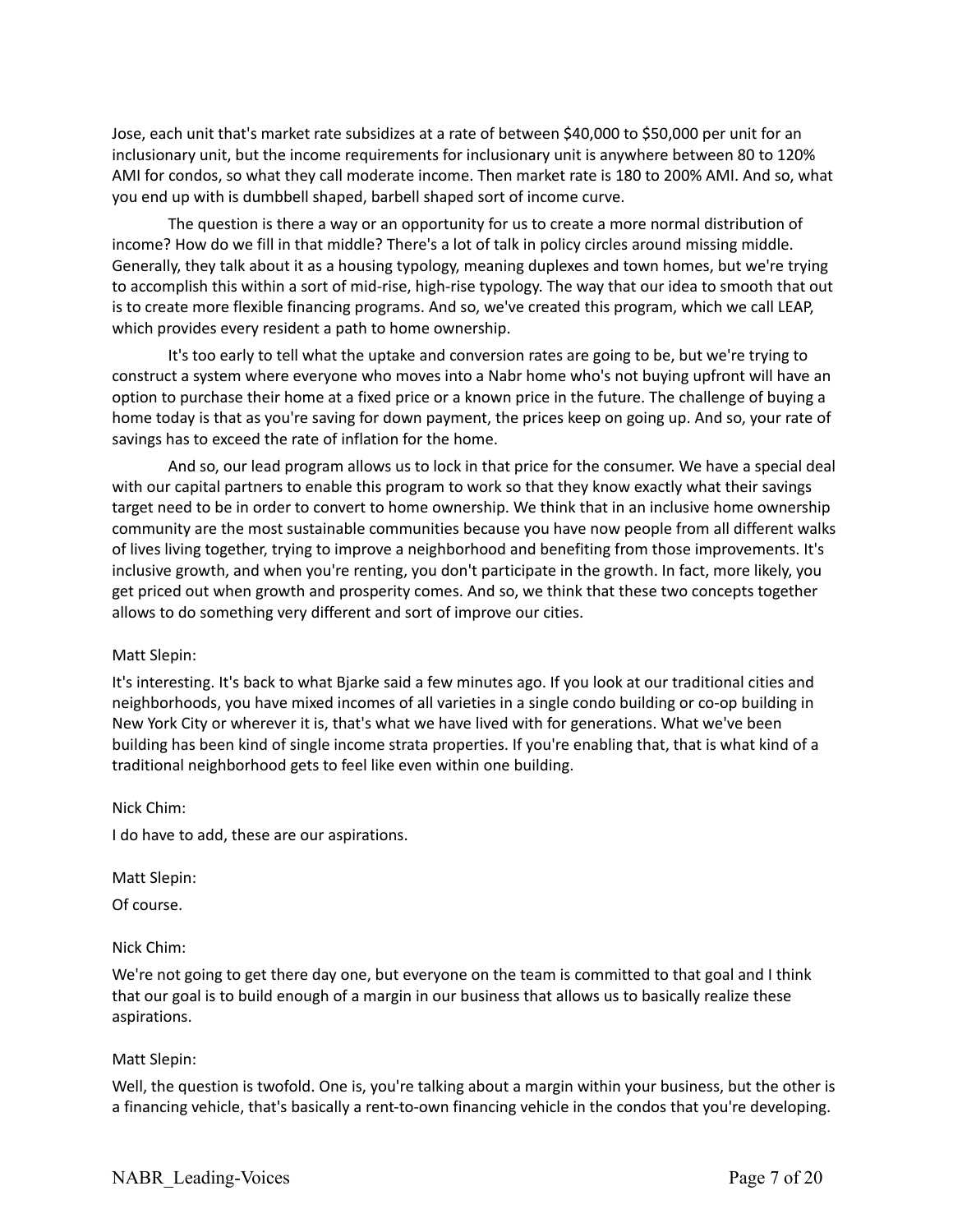That combination, there's some internal subsidy, but you have a financing vehicle that kind of addresses different income strata.

### Nick Chim:

We believe that there is a source of capital out there that we were supportive of this. And so, in a way, no one ever made this offer. And so, that capital pool doesn't exist, but we've had many, many conversations with different sources of capital that are really interested in how to use capital for good and how to still have returns, but more modest returns, but make sure that the capital is deployed so that it makes our societies more equitable. We don't need a lot of money to do this. And so, we can find some of these pockets. I think we can create this program that's really, really consumer-friendly.

### Matt Slepin:

That part of the product, to focus again, but let's move on after this is really to get to the financing of those units. It's not product project financing for you necessarily, it's a financing structure for the rent-to-own units for people who can't really afford the down payment.

### Nick Chim:

That's such a really good point. This is one of the benefits for doing condos because you can't run this program on a rental because rental by definition is a single owner. By converting every unit into its own asset, we're able to match capital specifically to those units. And so, we have a tiered capital structure that allows us to address affordability at every income tier and on unit by unit level. This allows us to do this work. If you think about your monthly rent check, 60%, maybe even higher of that goes to pay capital for the cost of borrowing and the required profits. If you have more friendly capital, your monthly payments go down dramatically. And so, I think to me, that's where the opportunity is to figure out how to match capital with consumers. If we can do that, we can dramatically increase affordability.

#### Matt Slepin:

Cool. Let's come back to... One day, we'll talk about friendly capital and matching capital with consumers, because those are a bunch of things to unpack, but I want to move on to a different subject, which is thinking about your buildings and how you construct them, constructability, sustainability, environmentalism in how you're building these. Then also, are you able to bring down the cost per unit, and thinking of that both for your first projects, but then since you are creating a business platform, on a replicable basis, are you able to bring this down to some percentage less than average in the world?

#### Roni Bahar:

I can start it. I'm sure Bjarke will have great input on the product side, but I'll tell you this. When we started the first version of the project and we went out to price it out, we didn't get that big of a sticker shock, but then we started our business right when COVID started. Now, fast forward, you're 12 months into this and the world completely changed with supply chain and all those issues that we see happening. We're not unique to us. I think that process really put a lot of pressure on us to really refine our approach with the supply chain, with the constructability of the project and our partners.

We are not coming into the market actually in a cheaper than market product. We're specifically working in a market that has so much pressure in it that we can come in at the highest quality product at the top of the market to start with, but everything we're specifying at all the major components, we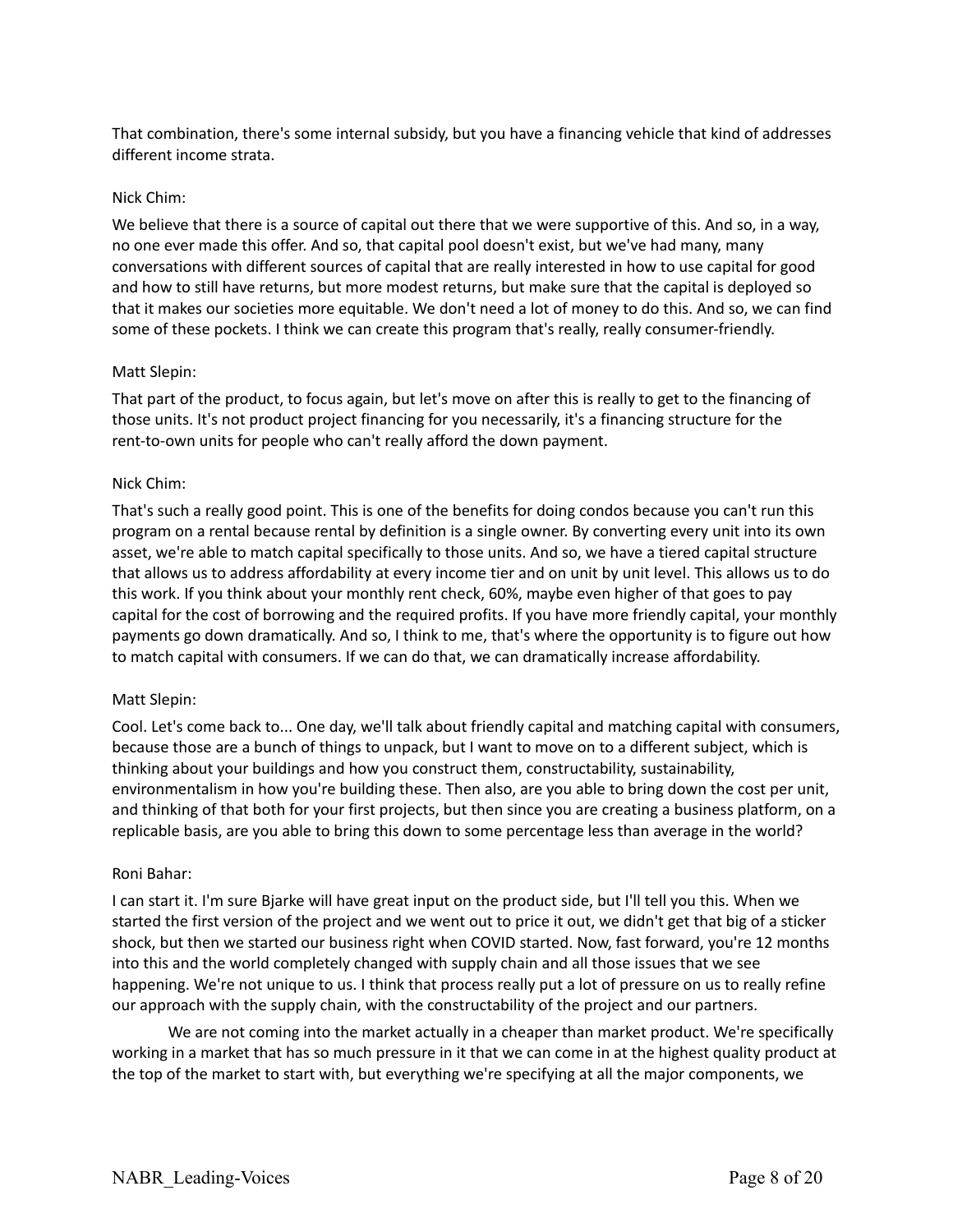have mapped a path that will help us reduce cost within that market. The cost reduction obviously has to do with all the benefits of productization and scale.

If it's the automating part of the processes as much as we can, if it's de-risking cost, because capital cost has to do with that as well, if it's how we work with the supply chain, where today a supplier has to wait the year, bid for a project, get into the project, there's all this guessing game, all this risk, well, we're going to be here for a long time, so what can we do to really help you maintain a healthy margin, but improve the flow of product that will reduce cost for our consumers and share that between the supply chain, capital and consumers where we're the middle person. That's an entire optimization.

It's not one single thing, but it's a product building constructability strategy, a relationship with the supply chain strategy and then all the little incremental things that we can capture along the way, reduce that cost with a target that's really to be about 10 to 15% below the market for that product market fit that we're launching at that time. It is not this idea that you could be 50, 70% cheaper, very quickly is unrealistic. We also have to remember, there's a gap. The market goes up and if you get efficiencies, eventually that gap is going to grow somewhat, but your costs are not going to go down.

#### Matt Slepin:

In San Jose, which is your first product, you're at the highest quality at the highest price point in the market. Eventually, as you scale, you'll get to 10 to 15% below, which is good.

#### Roni Bahar:

For that specific market category. If it's a mid-rise product, that unit size, if this finished choices, so you have different levers within your product range, but the target is to be 15% below that market for that specific audience.

#### Matt Slepin:

Which you won't be able to achieve at the first time that you're coming out, which makes total sense, but also you're pricing in very sustainable stuff. You're pricing in cutting edge stuff that will, over time, also pay for itself, but that over time paying for itself may come in at a higher price point, but a lower operational cost. Comments on those parts of the building structure that you're doing. Bjarke, this may be yours.

#### Bjarke Ingels:

Yes. I mean, I think one of the things we've done is that we have tried to gauge the entire market offering as it stands today and carefully curate what we believe are the best in class in terms of building materials for the structure, ways of assembling the facade, ways of creating the outdoor space, and also, just basic technical installations, heat pumps, affordable checks, the building envelope. That's on one hand. Then also, of course, I have two decades of experience working with multifamily housing in the kind of mid-market segment in Scandinavia. Because of the equality of the Scandinavian society, salaries are very high and our weather is as far as from Californian weather as you can get. It's a very fast and efficient way of building with a lot of prefabrication and a very quick assembly onsite.

We are taking a lot of those best practices and bringing them to California. Then we have selected for the first buildings that they're going to be entirely made out of mass timber, essentially cross-laminated timber, which has a lot of benefits. It's incredibly light, which means that it reduces the amount of energy for the transportation. You can source it quite locally, because you have available forestry all around North California and the adjacent states. Then, it's the simplest and most blatant way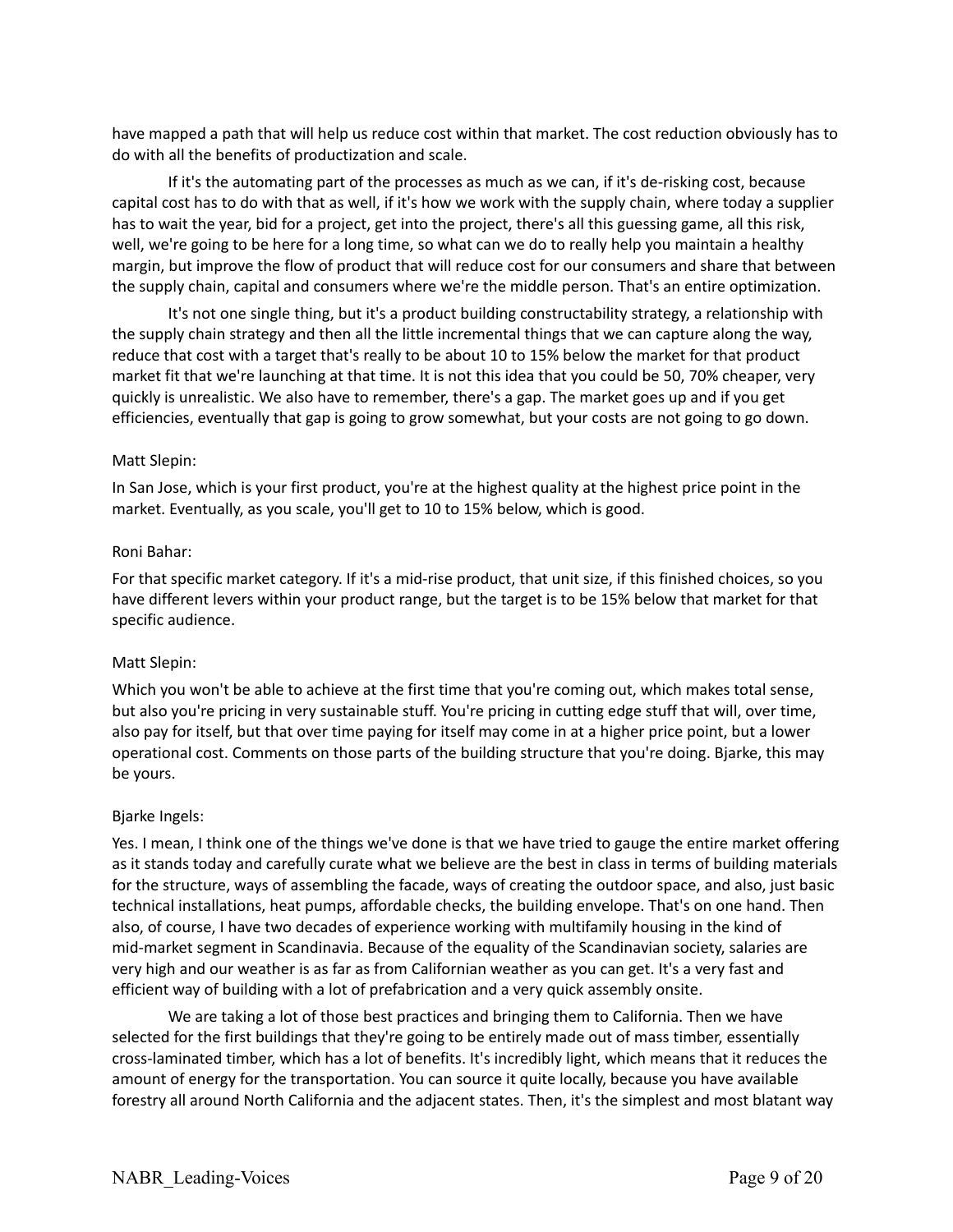to lower the embodied carbon of the building because the trees essentially suck carbon out of the atmosphere when they grow. Then they sequester that carbon in the bones of the building.

It's also very easy to eventually recycle if a century down the road, the Nabr buildings haven't gotten listed and there should be a reason to, but then also I think that brings in another aspect, and again, back to the inspiration of the loft. The loft type, they're built with a kind of quality in the bones of the building. You have cast iron columns or you have wooden columns, you have exposed wooden beams. Sometimes, they're concrete, but essentially, that bones of the building come with attribute. The same is going to be true here that the raw building, the columns are mass timber, the beams, the undersides of the ceiling.

Already, the raw loft without any applied finish has the warmth and texture and quality-

### Matt Slepin:

Good.

# Bjarke Ingels:

Exactly... of mass timber. That means that we don't have to spend money or energy or resources on making a shitty base building nice. It's actually already incredibly nice as it is. Those are the things like how can you make a building have everlasting attribute similar to the lofts that 100 years after their construction, actually feels warm and friendly and with quality to us today, even if they were built for manufacturing back then. That's sort of the mindset. Can we find things that are performing better ecologically and economically, but also aesthetically? Then we have a triple win.

# Matt Slepin:

I want to talk about a couple things. One is I want to talk about San Jose and then I want to talk about the growth of this business and the platform and the scale and what that means, because we never get to talk about that. But first, just a little bit more to make San Jose real and talk about kind of location, price point, place in the market, and where San Jose's going because I know there's a lot happening there.

# Roni Bahar:

San Jose Downtown SoFA District is where we're starting. It's a lively neighborhood, everything from food and beverages, our district on its own, very walkable and there's so much going on around it. I mean, we did the quick math, there's almost \$30 billion of development coming out of the ground within a few mile radius of us. San Jose does not have, other than one project, any real condo projects coming on the market, but between all the activity of office and other resi, we see it as there's such a huge opportunity to create a neighborhood there that the foundation is there.

If you live in New York and you talked about Brooklyn, 10, 12 years ago, Brooklyn was cool. Brooklyn became cooler than anywhere else in New York 10 years later and I think a lot of that applies to Silicon Valley because there's nowhere to go back up. If you want to live in Silicon Valley, you want to be able to commute to work within 30 minutes or take public transportation. That's the market you want to be in.

Matt Slepin: It's set differently there's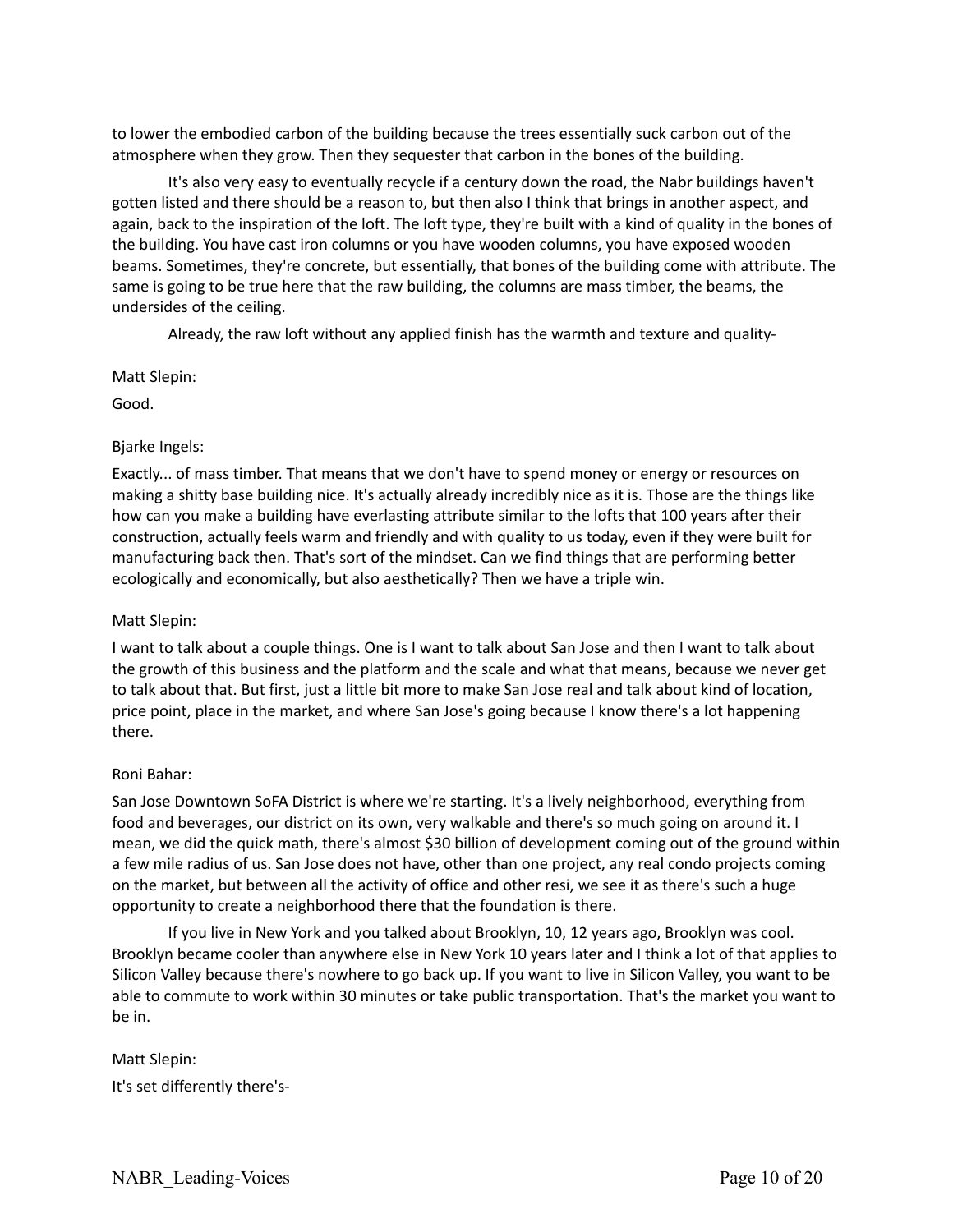Roni Bahar:

We're very excited.

Matt Slepin: There's no downtown in Silicon Valley.

Roni Bahar: No downtown.

Matt Slepin: San Jose's going to become, fingers crossed, that downtown.

### Roni Bahar:

I mean, with all this investment, we're a tiny little fraction in all of that, but between all the major tech companies that are coming in big developers, this is us catching the wave at the right time. I think it'll create tremendous value for consumers who buy in our buildings.

### Matt Slepin:

You have three properties there that are being constructed. What's the timing, what's the current status of each of those, because that will be the template that people are going to look at to say, okay, these guys are real?

# Roni Bahar:

Absolutely. First building first before the other two, the goal is to open sales for consumers to really start signing up with deposits, configure their units and so on by the end of Q3, early Q4 of this year and start construction immediately parallel to that. It's one of three. All three buildings are a little bit different in many ways and we'll take learnings from one to two to three as we go through that. This give us a concentrated effort both from the innovation on the product and the deployment of it to work in one place rather than get scattered all over different sites and so on.

After that, we plan to continue to grow in that area. It's a big opportunity for us to continue to be vertical and based on these three projects, we'll make decisions, what size and where in the area will be the next projects.

# Matt Slepin:

Let's talk about the future because this is interesting on those three projects, but if you're talking about productization, you've talked a lot about building the Tesla model or the iPhone model of real estate. To take advantage of business platform, this has to grow a lot and probably grow with and through others.

#### Roni Bahar:

Yes, absolutely. You can't, as a carriage in a horse kind of thing, right? The first thing is you want to get a product out and you're starting it with the consumers where usually you get the product built and then you get the consumers brought in. We're starting early with the consumers, building based on that input, our first building and around it, what the team and leveraging tremendously the work that Nick does, start to unitize everything.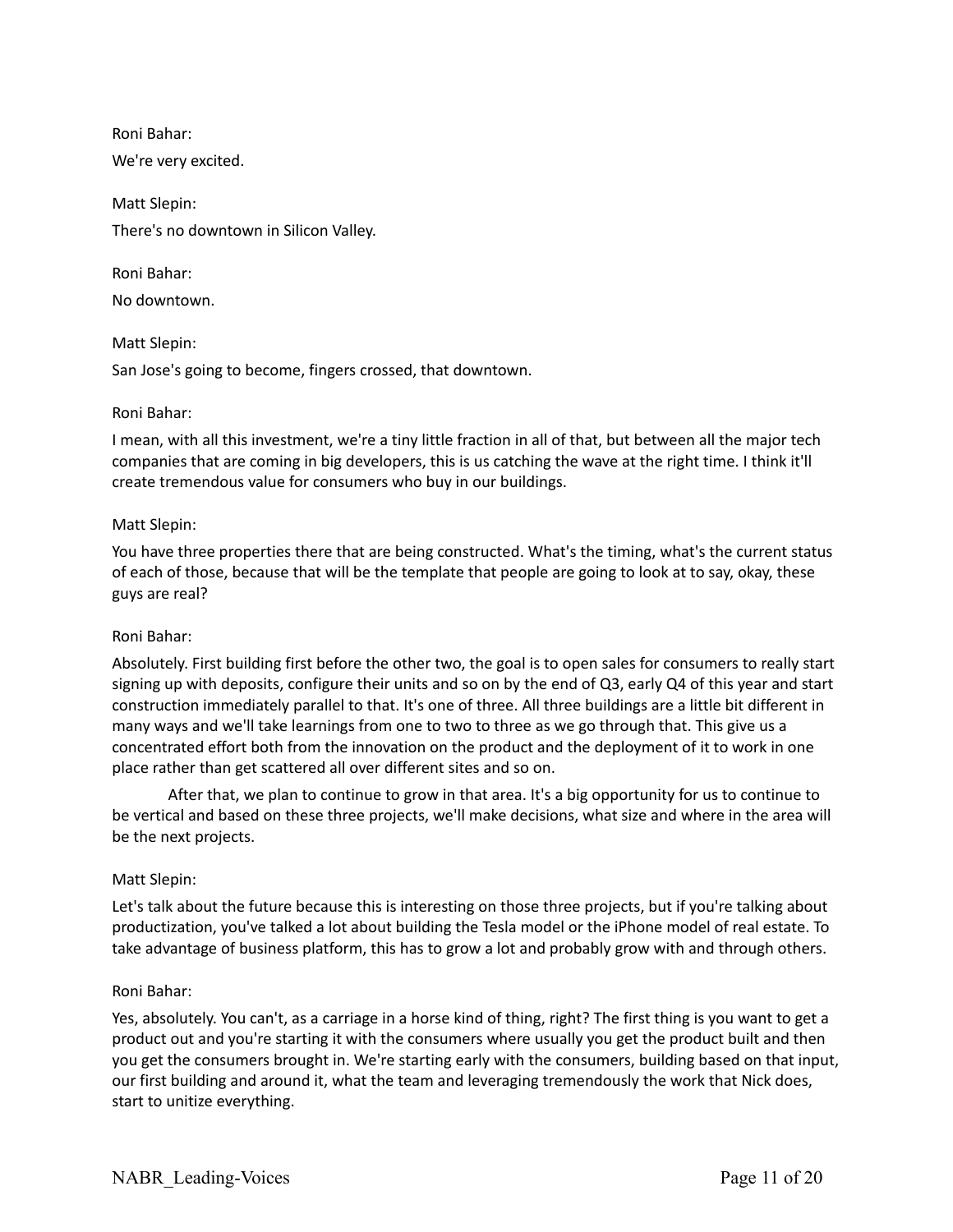Unitization of the process, of the components, of the transaction enables us to leverage technology to automate every part of the process where we can do so. It's really exciting that we can see the results of that starting as early as we are right now already, and then post the first building, we can really show that these results can produce over time real access to scalability. That doesn't mean that we'll be developing every project that Nabr wants to do, but if we can package it right, we can work with different partners via the other developers, landowners, municipalities, and corporations, and communities at large that want to build more in their area.

### Matt Slepin:

I assume that that packaging of this to be used by others and with others is the essential part of your growth strategy or else you're back to being a builder just a little bit more. Let's come back to that question in a minute. Nick, is there anything about the technology side of this, which we haven't talked about and maybe some direct to consumer stuff, which we don't see in real estate. We see it in single family, but maybe not in the condo world, but talk about that.

### Nick Chim:

I think we've kind of talked about how important it is to standardize in order to enable automation. And so, I think in general, every time we choose a building system like CLT or look at other types of prefabricated methodologies, we try to understand how these systems will scale over time with improvements in technology and also how it scales with volume.

And so, CLT is strictly more expensive today, but we believe that over time, CLT will be cost competitive with site build, with conventional materials. Now, that's a big belief because that gap is pretty significant, but we know that labor doesn't scale. Anything that's overly dependent on labor is going to have a really difficult time scaling, even though it might be a lower cost today.

And so, this kind of rigorous assessment of every part of the process, choosing systems that with some R and D will allow us to break the cost curve or shift the cost curve and then in combination, and then ultimately driving scale across our entire supply chain, all that work needs to be complimented by scaling our customer acquisition. We're able to excite our suppliers because we've shown we can generate consumer demand. And so, in a way, that's the process that gets the flywheel started.

There's also a really interesting catch, it's not obvious. The reason why developers end up developing unique buildings is because they feel a constant need to differentiate their selves from other developers. And so, they create a lot of what I call unnecessary variations in their product and that unnecessary variation creates a lot of complexities and irregularities and inefficiencies in the way these projects are delivered.

# Matt Slepin:

Hang on. I want to push on that one because that's true except go to China and you see about 50,000 buildings all-

#### Nick Chim:

Exactly, but that's why they're able to deliver that many units that quickly. Now, we want to do better than that.

# Matt Slepin:

You're going to be [inaudible 00:40:14].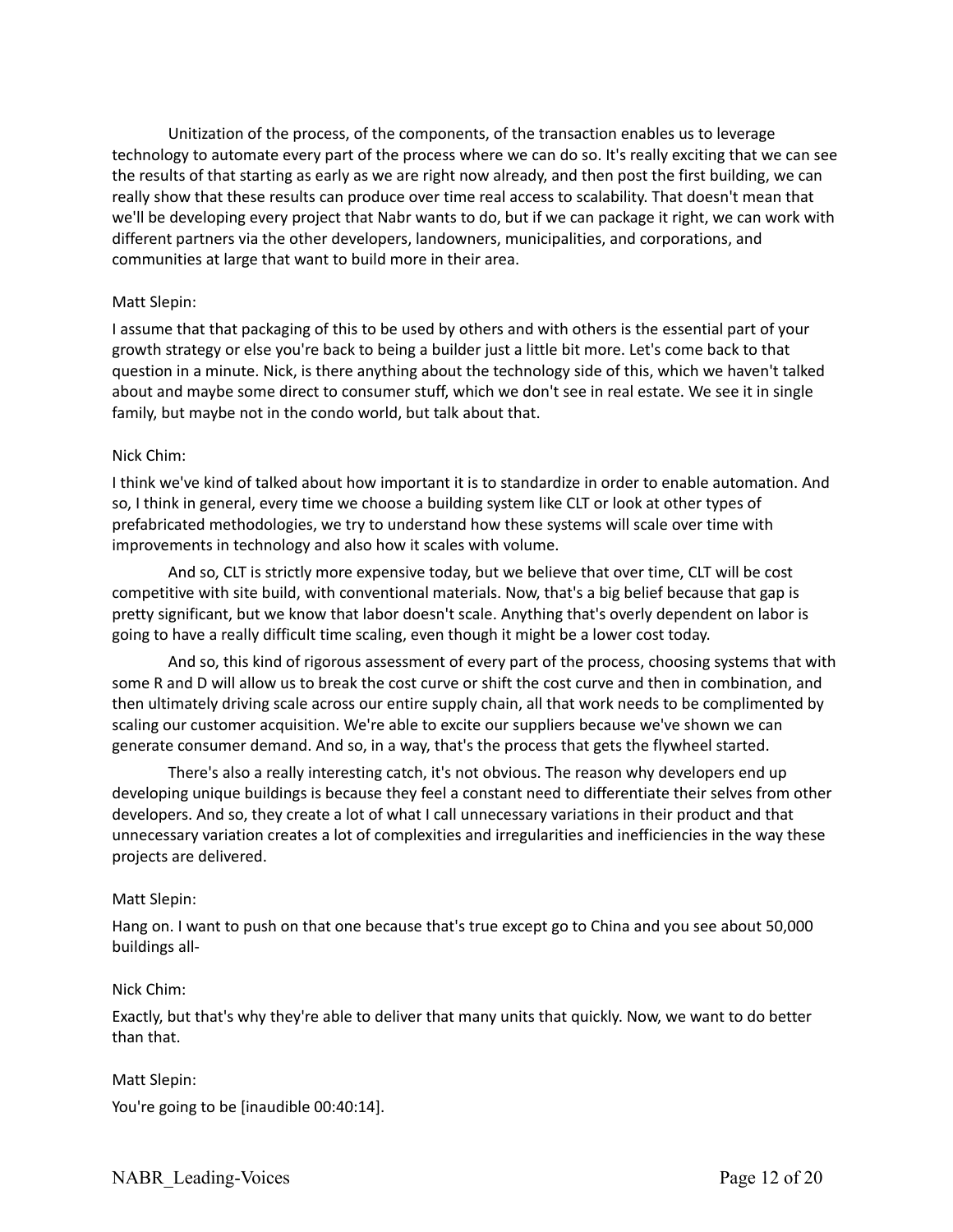### Nick Chim:

But we could use technology to add more variations in too. As long as it's within the rule set that we've created, those variations are cost manageable. I think that would be the key distinction.

#### Matt Slepin:

Talk about direct to consumer.

### Bjarke Ingels:

Maybe also, I just wanted to maybe belabor that point because of course this is where my expertise falls in is that the irony is that today, the process of developing a multi-family project may be a very bespoke one and somehow starts with architects and engineers and developers and clients and sort of as if it was the first time we were doing this building and we're doing it from scratch, but because the process rubs against the same market forces and the same forces of the industry, they ironically end up practically in the same place.

Despite the fact that every multi-family building is designed and built from scratch, it ends up looking the same as all of the other ones and it ends up containing the same, whereas I think what we are proposing is to take advantage of a systematic approach where we create almost this kind of platform type that would enable almost infinite variability on the inside and infinite variability on the outside so you don't end up with the kind of housing projects of the kind of post-war expansion into satellite cities in Europe and US like the projects.

And you don't end up with endless fields of identical high-rises as you see in China, but you end up with a systems approach where the module and the system allows incredible variety in a way like just metaphorically, that the way that Lego, by being faithful to a system of the clutch grip and a kind of modularity with very few elements, you can create any imaginable building or landscape or whatever in a way the power of Lego is the compatibility of the bricks and the kind of counterintuitive effect that by adhering to a system and a systems approach, you liberate imagination and variability.

# Matt Slepin:

Understood. Is this therefore something that as you scale, I'll ask two different questions. One, do you joint venture with say a multi-family builder who knows how to build at scale, so Mill Creek, Wood Partners, whoever these companies are, are you able to do that and be their partner to bring this to them because they want to build, but they could build with you?

Second question is, does this have to be home ownership? I'm thinking more of affordable housing is can you deliver everything you just described, it's not on an ownership model, but you're bringing the package in so that could be used for production housing, which often states as tax credit stuff. Two different questions, but they're both related to how you grow this.

# Roni Bahar:

To start first, we want to build right now that the Nabr brand is for ownership direct to consumers. This is how we're establishing ourselves in the market to start with. Can we build rental, affordable rental and under this brand and other brands? Of course, we can, but that is not where we're focused on and because we want to get to focus on this first. That opens up other opportunities.

Since we call ourselves a people first housing company, for the reason when we say people, it's not only the consumers, it's the right supply chain partners, the right development partners. We want to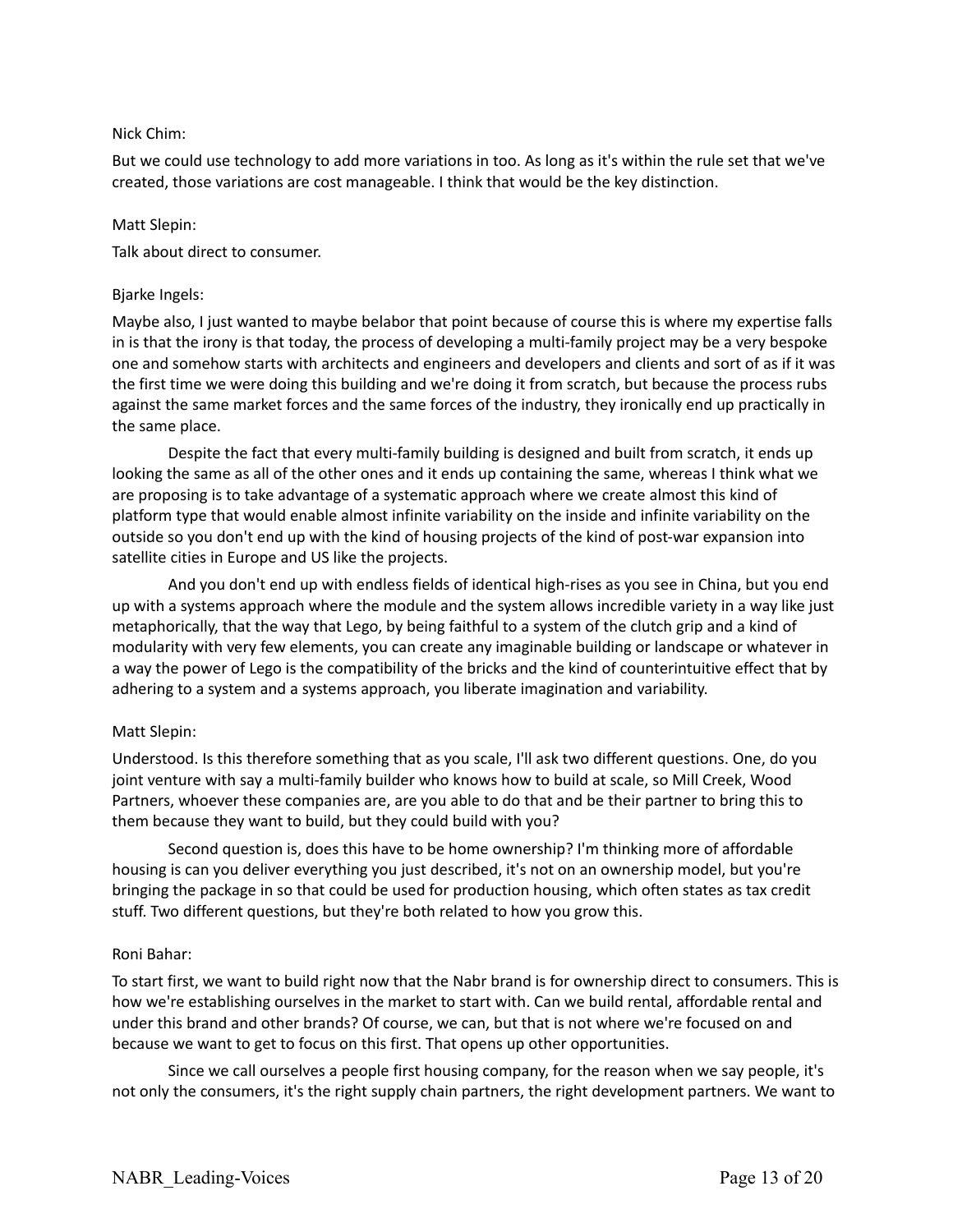do this responsibly so we can optimize for the highest quality product at the best price point that is sustainable. That is not necessarily where everybody wants to optimize for. Any partner that is looking to achieve that is a good partner for us. Any partner that cares about doing that at scale is the best partner for us. That's what we look for, but as a Nabr direct delivery at this stage, we're doing it under the Nabr brand for ownership on their housing.

### Matt Slepin:

Right, licensing out. As you license it out, it may be different, but as you build it yourself, it's going to be this at least for now.

#### Roni Bahar:

I agree with you, but the same way, a hotel company's license out to align brands and they have brand standards and it's more than just, "Hey, you could do whatever you want with it." If you want to maintain that brand value, which the ultimate measurement for consumers is that they have a beautiful place to live, but also increase in value for them. You have to have these brand standards and that comes across the board of how you deal with supply chain, how you innovate, what's the quality you're going to deliver and so on.

### Nick Chim:

The reason why housing is expensive is because they're not in a sufficient supply. And so, it's very expensive to build new housing for extremely low income. I think there's been lots of studies in Oakland and San Francisco and other places. Affordable housing's actually more expensive than market rate housing to produce at a rate of \$700,000 to \$1 million per unit.

And so, our perspective is that if we can increase the supply on the home ownership side, we can basically enable the filtering effect of housing to work again, because historically, it's what filtering allows for greater affordability in the way that New York is great because it has such a diversity of housing stock. We don't have that in many of the markets across the US.

And so, I think from an economic system perspective, what we should do is people who want to own in the middle income area should have an opportunity to do that, but with different housing types, home types, that will then free up the rental stock and then hopefully that will release the pressure on the rental market. I think there's many ways to address affordability. Then in many cases, we should address the root cause of this problem, which is filtering is not working and we should increase supply, but increase supply in the middle income and high income segment in order to release the stress on the low income side.

#### Matt Slepin:

That's a good point when you have a housing supply and demand issue that essentially drives the marketplace, particularly if you're able to get to middle income people in your typology, then this can work. If you're just creating more luxury housing, that's tougher to make that argument, but if you're addressing the missing middle and it's attainable there, then you could do it.

Nick Chim:

Yep. That's right.

Matt Slepin: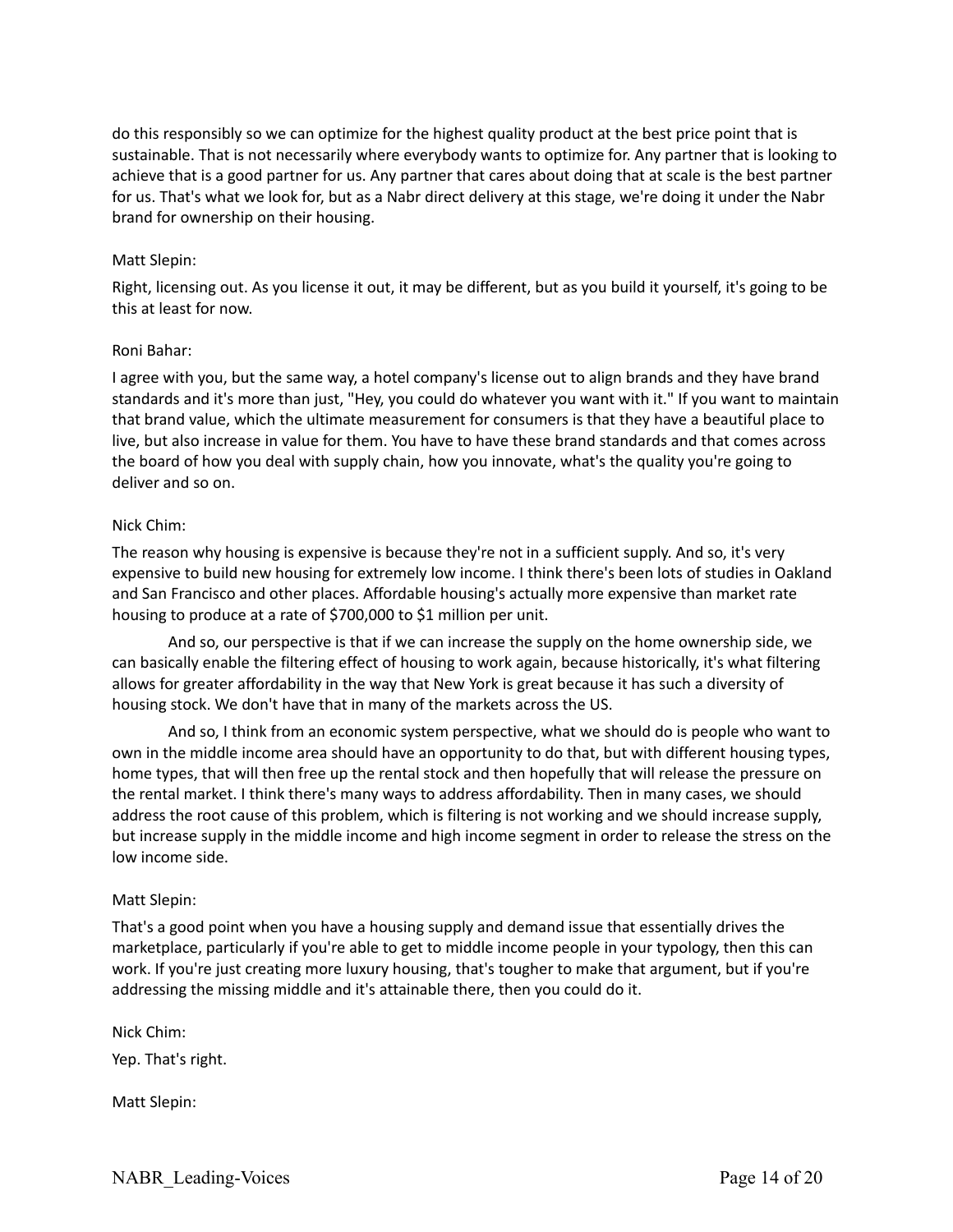We're going to have to wrap up in a few minutes, but I can't not have this conversation without talking about this TV show I'm watching. I've been watching the WeCrashed TV show. I've been watching the Uber TV show. I've been watching Billions. I've been watching Succession. I'm obsessed with these tough stories. One thing I'm finding in WeCrashed is I'm both inspired as heck by there was some magic there that was really deep and at the same time that magic was out of control. I want to just ask you guys a question, particularly Roni and Bjarke who were there in the room what the lessons learned from that were both on the positive side and the negative side and how that affects how you're approaching this new business.

### Bjarke Ingels:

I mean, first of all, having been given the dubious honor of being portrayed as this kind of cliche of kind of nebulous rambling sort of architect that talks about clouds of Burmese Teak.

#### Matt Slepin:

Sorry about that.

# Bjarke Ingels:

I think they really burn off my Danish accent. But apart from that, then it's also almost comical that the ultimate sign that things are going downhill is when they hire me to design a school. I think WeCrashed it is clearly a work of fiction and a pretty enjoyable one. I think Nabr as a company is kind of profoundly and fundamentally different is that despite, it saddens me to say so like myself, Nick and Roni, we are all quite seasoned. We can't really claim to be young entrepreneurs. We're probably as late stage in our life as any entrepreneur is these days.

I spent two decades really understanding the built environment and how buildings get designed, conceived, permanent and executed. I have a tremendous amount of learnings from both Europe, America, and also Asia. Nick has done the same in the space of algorithms and artificial intelligence and parametrics and actually, with most of his career, focusing on the built environment including creating an urban simulator replica and the work that we were doing together 10 years ago. Similarly, Roni is a founder of a company that actually delivers glass partition walls. That's how he ended up working with WeWork. He knows everything about rolling out built environment at scale.

I think in that sense, we are as sparingly experienced as you can possibly be. Therefore, also, I believe that between the three of us and our respective organizations and the rest of the team we've built for Nabr, we have also a much more long view and let's say maybe a more patient mindset because we actually know what it takes and the amount of effort it takes to operate in this space. In that sense, in many ways, I think Nabr couldn't be more different as a company than some of the companies you mentioned.

# Matt Slepin:

Of course. Roni, you've lived this. I know this is a emotional question, but got to ask.

#### Roni Bahar:

I would say first is that my WeWork experience was amazing in every way possible. I get to work with the most amazing people, try new things every day, and the first five years were just an unbelievable ride because this is a world before the concept of what is PropTech and how the real environment, technology and experience come together. And so, everything was new every single day. Seeing people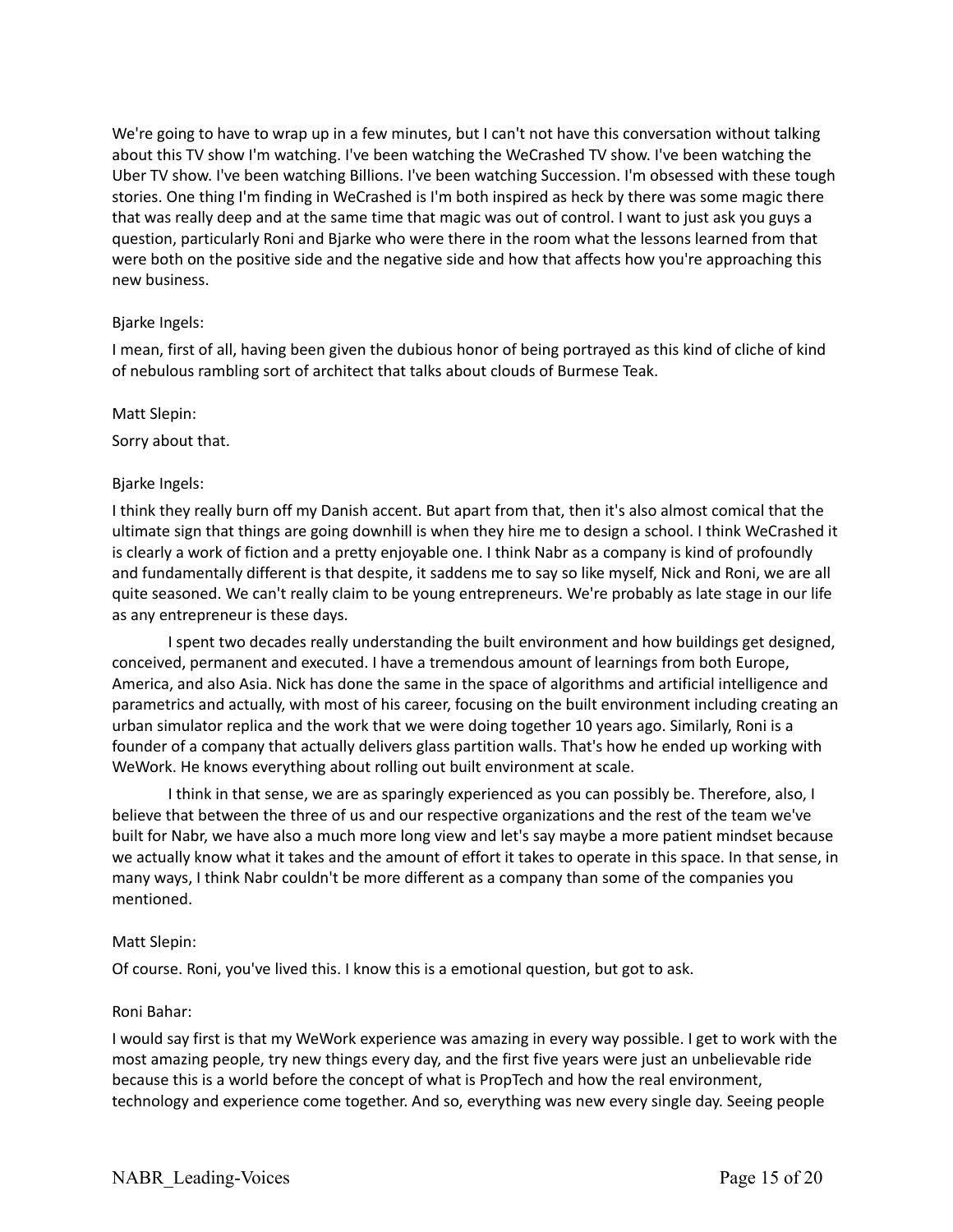come from all different industries into one industry and focusing on one thing and for us, we never saw it as a space, we always thought about it as community. It was about people.

I think it was a driving force of the company and that's why it got so much attention. That's why people loved the company. People loved working in the company and consumers, tenants loved coming to the office. That transformation was an unbelievable experience to be part of. Then, you look at the other side of it that comes with the world of venture, it's growth. Growth at all costs.

The built environment does not function like software. There's absorption, there's time, there's stabilization, there's all these things that need to happen. They're counter to growth in many ways. For me, I'm just grateful to have that experience and know that as Bjarke stated, our goal is we want to move very, very fast. We have two goals and say, we start with building one now and 10 years later, we want to be at 100,000 units a year. Somehow, we need to deploy 100,000 units a year. What's the roadmap together? The first part of that 10 year is very, very slow to get that right. Then you really start to pick up speed towards the end.

The last thing is that with over \$52 billion invested in venture, in the PropTech in the last 24 months, last I saw the calculation, everything is changing. All this innovation between parts, deployment, finance is all changing. We believe that that's going to empower the industry to change direction and we want to be in the forefront of it and harness that and pass that to consumers in the overall industry to improve our cities. Everything is about timing when you start a business more than anything, that's the most supportive part that you have success.

When we started, it's in COVID, it didn't look like it was the right time, but when you look at all the activity, this is the right time to start this business. Maybe 10 years from now, when we have this conversation, we will see the same changes that we saw post World War II, so very grateful to have an opportunity to go on this journey with this amazing team, our collective team, and the kind of support that we've had between investors, consumers and other partners.

#### Matt Slepin:

Totally true. Bjarke, question for you, and we're going to get you back on the podcast, I hope, and we'll have a whole conversation about this stuff. You are one of the biggest thinkers on the planet about issues relating to the built environment and climate change, I think.

Bjarke Ingels:

Thank you.

#### Matt Slepin:

I will say you are and I will say that is a subject where I wake up on the wrong side of the bed every day. I'm just like, there's no way, there's no frigging way we're going to get our hands around this stuff. We can't pull it together as a global community and a specific community. When I hear you talk, it's either your energy, your intelligence, or the lilt of your voice, maybe that's all it is, but you feel optimistic about those things. Talk about that.

#### Bjarke Ingels:

I mean, I think optimism is not a question of naivety. It's actually, I think, the empirical evidence supports optimism that we are actually consistently doing better and better. Of course, we always have to address challenges but we are incredibly adaptable. I mean, I believe so much in Darwin and the theory of evolution through adaptation that I called my son Darwin.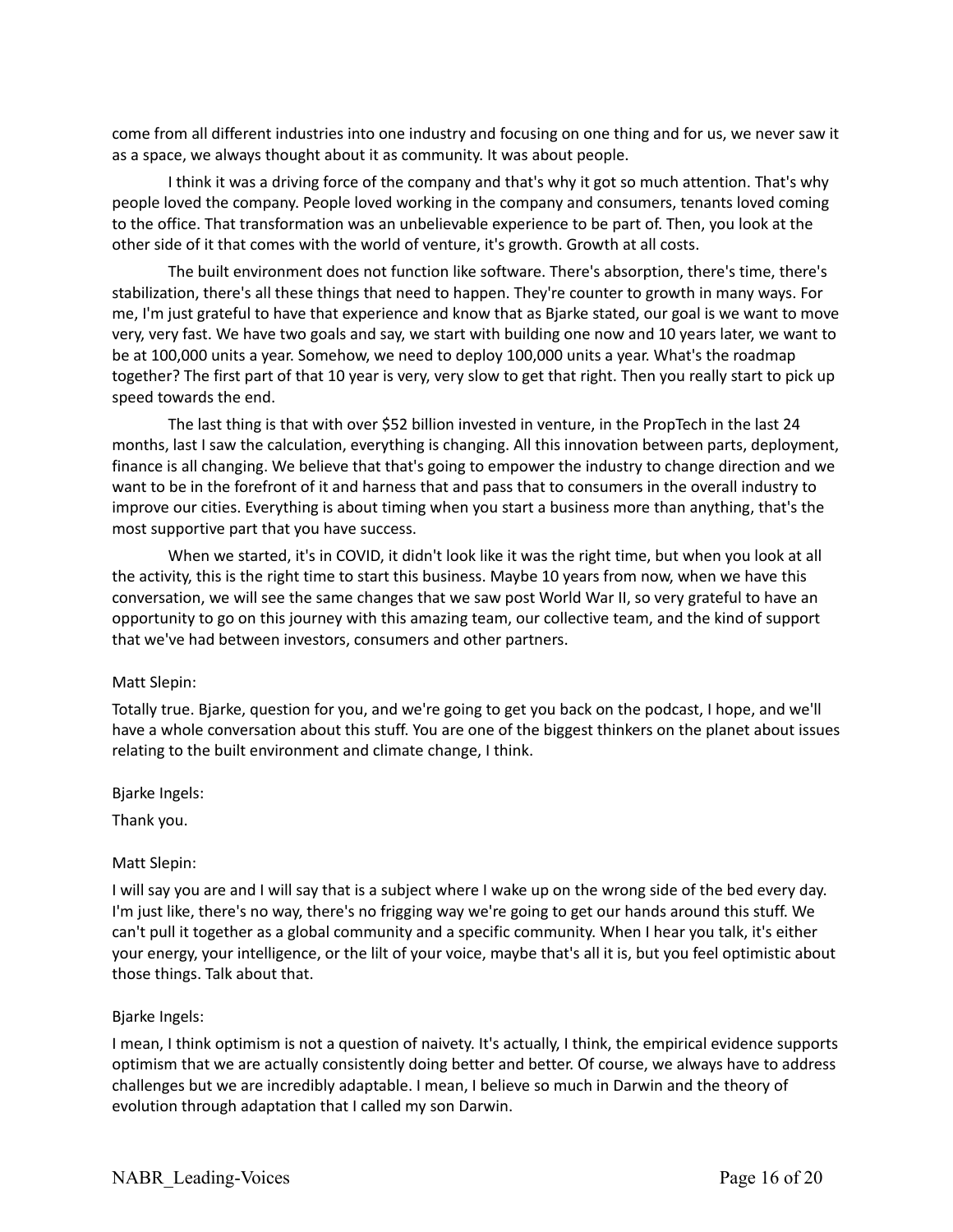Matt Slepin: There you go.

# Bjarke Ingels:

There is that. Then I would also say, for example, one of the things that have been concerning many for good reasons, and thankfully, is of course climate change. I think maybe a few things to say about this, you can say, I really see Nabr as being one way that we can, in a more sort of systematic way, approach environmental performance in the built environment by not just being designers who try to make what we are asked to as good as possible, but also really get on the other side of the table and really sort of establish hard demands for ourselves and by continuing to do so to be able to leverage partnerships and scale to really deliver on not just the economic performance, but also on the environmental performance.

That's one thing, but then actually sort of around the time of the pandemic, actually, what happened when the pandemic started was that, of course, we all had to go home and work remote. Then as a result, our model workshop was empty. Then we realized and we use a lot of 3D printers, we realized that we could actually convert our model shops to manufacturing face shields and ventilator tubes. We ended up making 25,000 face shields in the first six weeks until the normal supply chain caught up. Suddenly, we actually had within our office a skillset, in this case our model workshop, that could address the most urgent issue on the planet right then.

It made us think that maybe we had other skill sets that we could, in a way, what is the most urgent or important challenge we can apply our skillset to, and we thought, we're good at designing buildings and making plans for neighborhoods or even entire towns or cities, that take decades to realize. Then we realized, 2050 is only 28 years away now. That's when all of earth should become carbon neutral or all of humanity on earth should become carbon neutral if we want to live up to the Paris Agreement.

We thought, what if we actually apply this kind of architectural capacity to design, and so to take in a lot of complex data, a lot of complex input and synthesize it into a coherent holistic master plan and apply that not to a city block or a neighborhood or a city, but to the entire earth. We thought, what if we consider all of earth a 510-square kilometer large site that happens to be 71% ocean and 9% glaciers and mountains, and the remaining habitable land is half nature and half pretty much agriculture with a tiny bit of city.

Then started to think how can we take all of the existing available technologies and address the issue, because also one of the things that often the discussion around sustainability becomes very confused because, of course, it is shaped by ideology and preconceptions. We thought, what if we look at it without ideology and without having already concluded what is the right political approach, but really say, can we be 10 billion people as we will be in 2050 with the same high quality of life as we have, for instance, in Denmark or Singapore. They have roughly the same life expectancy and access to healthcare and energy consumption. Is that possible? A lot of people say it's not. The earth can't sustain that many people living that well.

Then we started breaking it down to saying, "Okay, if we are 10 billion people, what is each earthling's share of earth just as a surface?" The answer is 238 by 238 meters. That's roughly 750 by 750 feet. That's your slice of earth, but two thirds of it is ocean. Then we start breaking that down. Then we see how much energy, what is your 10 billionth share of the total energy consumption and could we supply that with wind energy and solar, maybe half and half. If we make twice as much as we need with renewable energy, we can store it on batteries or with hydrogen.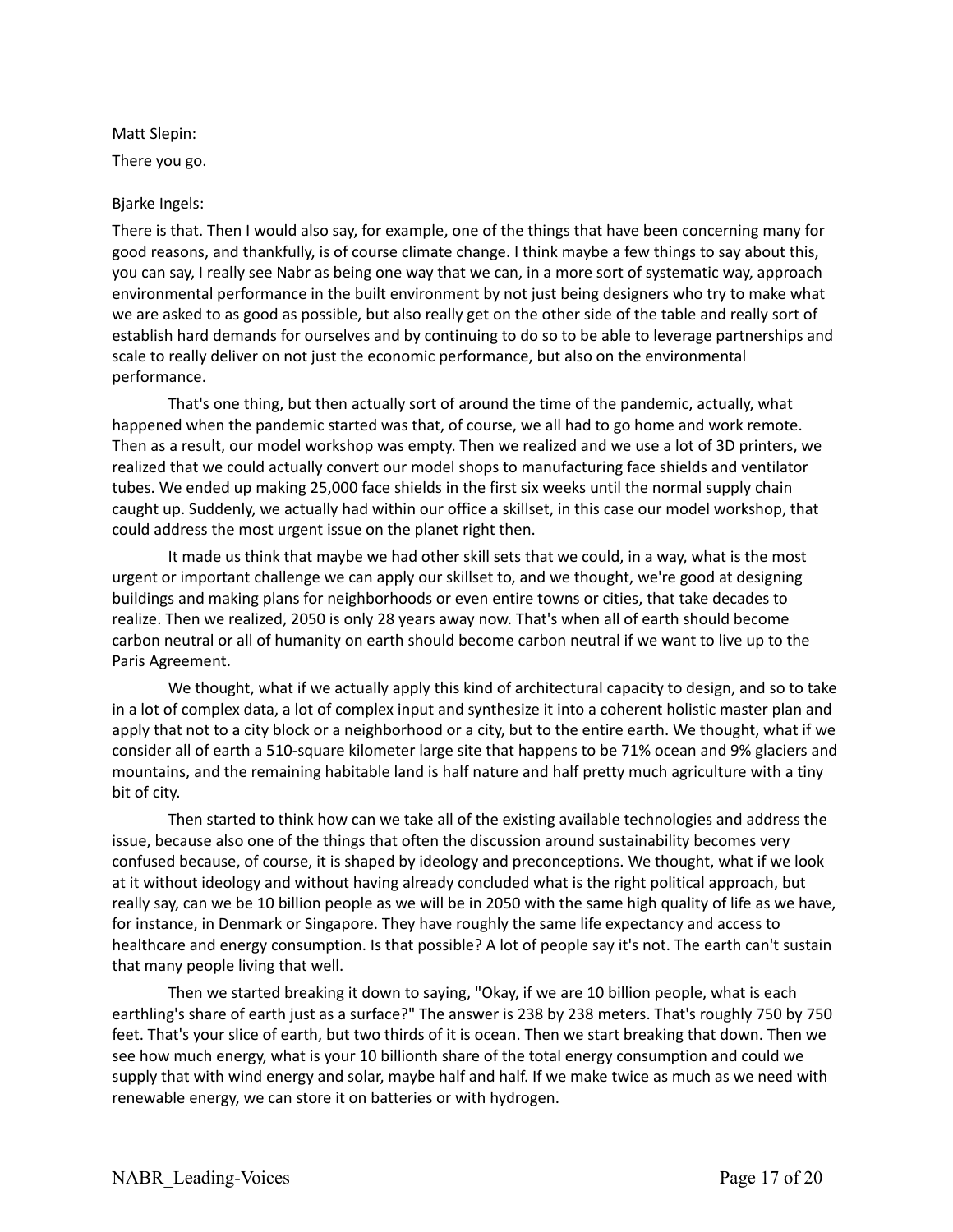Then going through just taking all of these available, we ended up building a lot of confidence that actually, it's very possible. We're just doing it very ineffectively and inefficiency right now. It's not like we have to wait until someone invents cold fusion or space age polymers that don't exist yet. We can actually, with current knowledge and technology, we can already become completely sustainable and carbon neutral.

Of course, it's going to require a huge effort and a huge investment, but it will actually, there will be a return of investment. O there'll be a return on that investment. Yes, we have to sort of do a lot of effort and deploy lot of resources towards it, but we will get it back with dividend both economically, but also socially and ecologically.

It's in a way sometimes, and we came up with the term, I love oxymorons. Essentially, concepts that consists of seemingly opposing or mutually exclusive ideas. One of them is hedonistic sustainability that when we designed the Copenhagen Harbour Bath, the first building we ever did that extends the life of the city into the port of Copenhagen, we saw the joy of people suddenly jumping in the port in the middle of the city and we thought maybe there is something here. Maybe it means that the clean port is not only nice for the fish or the sustainable city or building is not only nice for the environment, it's also incredible for the people living in it.

The other oxymoron is this idea of pragmatic utopia. Normally, you would see pragmatism and utopia as being opposite ends of the spectrum, but if you deal with this idea of making the world a better or practically perfect place, utopia means no place because it's the idea of a place so perfect that it couldn't exist in reality and you then try to deal with the practical, pragmatic realities of life or of society, or in this case, of earth, pragmatic utopia actually becomes possible.

Then once you've done that, and the reason we've done this, we call it a master plan for the planet or master planet is that we thought we needed to understand ourselves, is it hopeless? Is it impossible to accommodate 10 billion people in a sustainable way? Do we have to somehow accept to downgrade our quality of life, which no one really wants, even the environmentalists really don't want to give up their car or their iPhones? We have to somehow be able to address the reality of what we are facing while also accepting that all the energy that we have found over the last 200 years by discovering coal and oil and gas has actually massively increased wellbeing. It has lowered the amount of people in absolute numbers that live in extreme poverty. It has created all kinds of equality and lower infant mortality, increased life expectancy, et cetera.

So much good came out of those energy sources and we don't want to give that up. We also have to remember, we just have to find other energy sources and they're abundant. In fact, the sun, as an energy source, vastly dwarfs, anything else we have in the world. I like to remind people that the only things in the world that don't consume energy are dead things. All living things harvest energy from the environment either from the sun or from plants or from other animals, or we managed to harness the energy of livestock and dead plants in the form of fossil fuels, and now, we have access to renewables. There's so many abundant resources. Because of the journey we've been through the last 200 years powered by fossil fuels, we have so much inside knowledge and technology that it's going to be easy-peasy for us to make it happen if we only focus on it.

#### Matt Slepin:

Well, so it's interesting because you think of the optimism question that I asked you, I have a feeling if you had your group in a room with a whiteboard and you came up with your master plan for the planet, I bet 10 different groups could come up with alternative master plans of stabilization at 2050. And so, I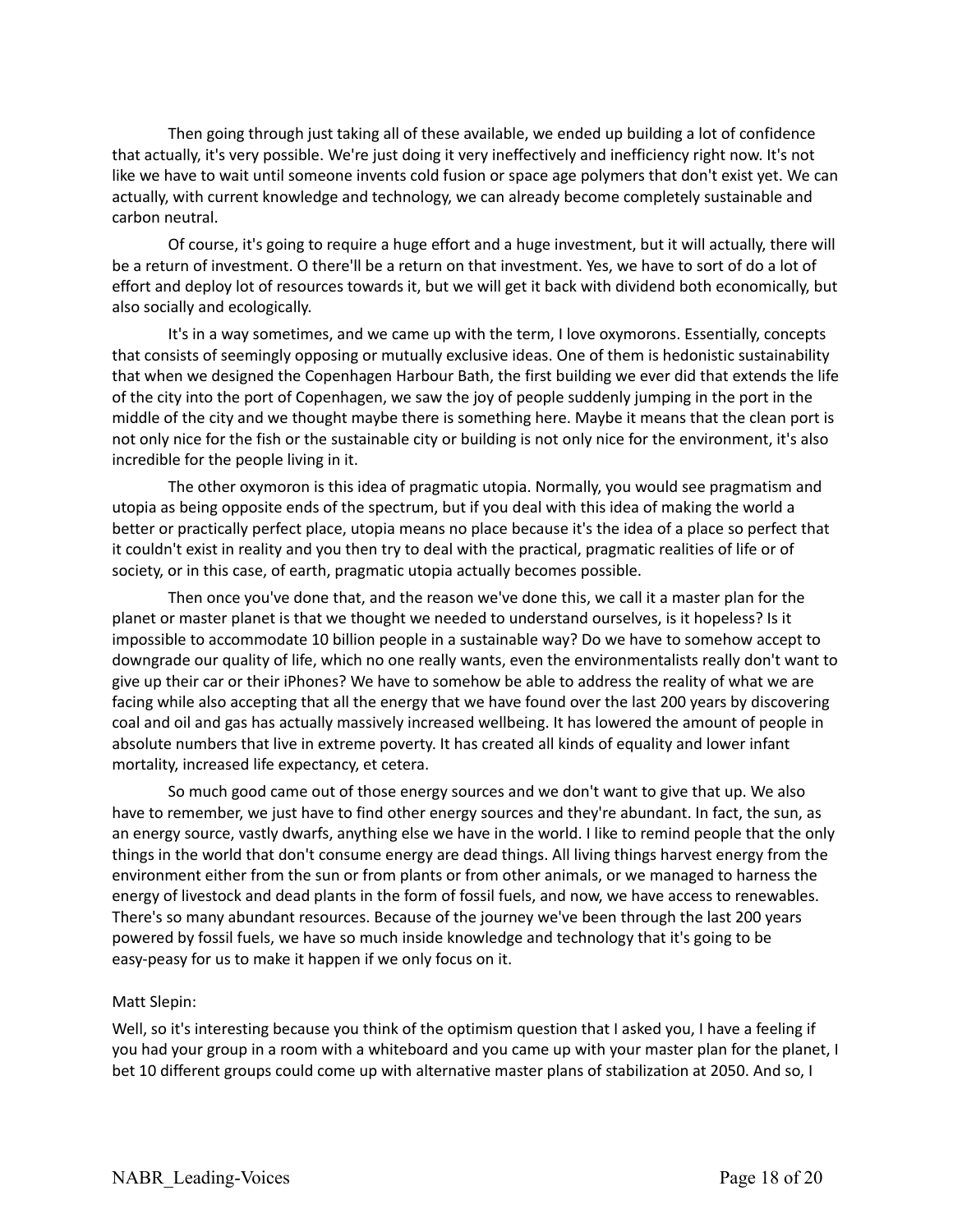now feel optimistic that there is a model that works the sustainable model. Now, getting from here to there, oh, my God.

Bjarke Ingels:

No, I know.

Matt Slepin:

It's any there.

# Bjarke Ingels:

Exactly, and also the purpose of a master plan, anyone who's been involved in an urban development knows that you make a master plan where you try to do everything as good as you can with the available information. Then you show it to the stakeholders and they have a bazillion critique points. Then you show it to the community, the various user groups and they'll have all kinds of objections. Then, you go back and then you do it again and you incorporate this feedback.

The purpose of the master plan is not to say this is what we're doing, it's just that it's much better to have a plan than have no plan at all. Once you have a plan, it can actually attract criticism. And criticism is essentially feedback that allows you to make it better. You can go through a series of revolutions to really get better and better and better, but it's clear that if we don't have a plan now, we are not going to get anywhere in 2050.

I had this kind epiphany when, during the pandemic, I went to spend two months living in the house of a friend in a nature reserve in Yucatan. Because of it was in the pandemic, there was no one there, but there was also no maintenance staff working in the park. Because there were no humans, every day, tons of plastic would wash onto the shore. It just made clear that our way of life is already having an impact at a planetary scale even if we haven't been so megalomaniac that we think we can plan for the entire world.

Our absence of plan is actually having catastrophic consequences. The only way to actually preserve nature today is to really sort of plan for it. I think in that sense, you can say it's not a question of whether or not we should make a plan for the whole earth, there is one already, and it's one of neglect and the fact that we don't give a shit. Even the most sort of feeble attempt is going to be a step in a better direction than the kind of, let's say, fair, that's happening right now.

# Matt Slepin:

Fair deal. A plan scares the hell out of people. Again, we'll get there somehow. There's a last question always on Leading Voices is your advice to a young person playing a career in the real estate business. Roni, I'll start with you.

# Roni Bahar:

Biggest opportunity ever. Everything is changing around every single part of the process. We're seeing it by the kind of talent we're attracting. This is the time because now, you can really have impact. You're not falling in an existing system.

Matt Slepin: Fair deal. Bjarke?